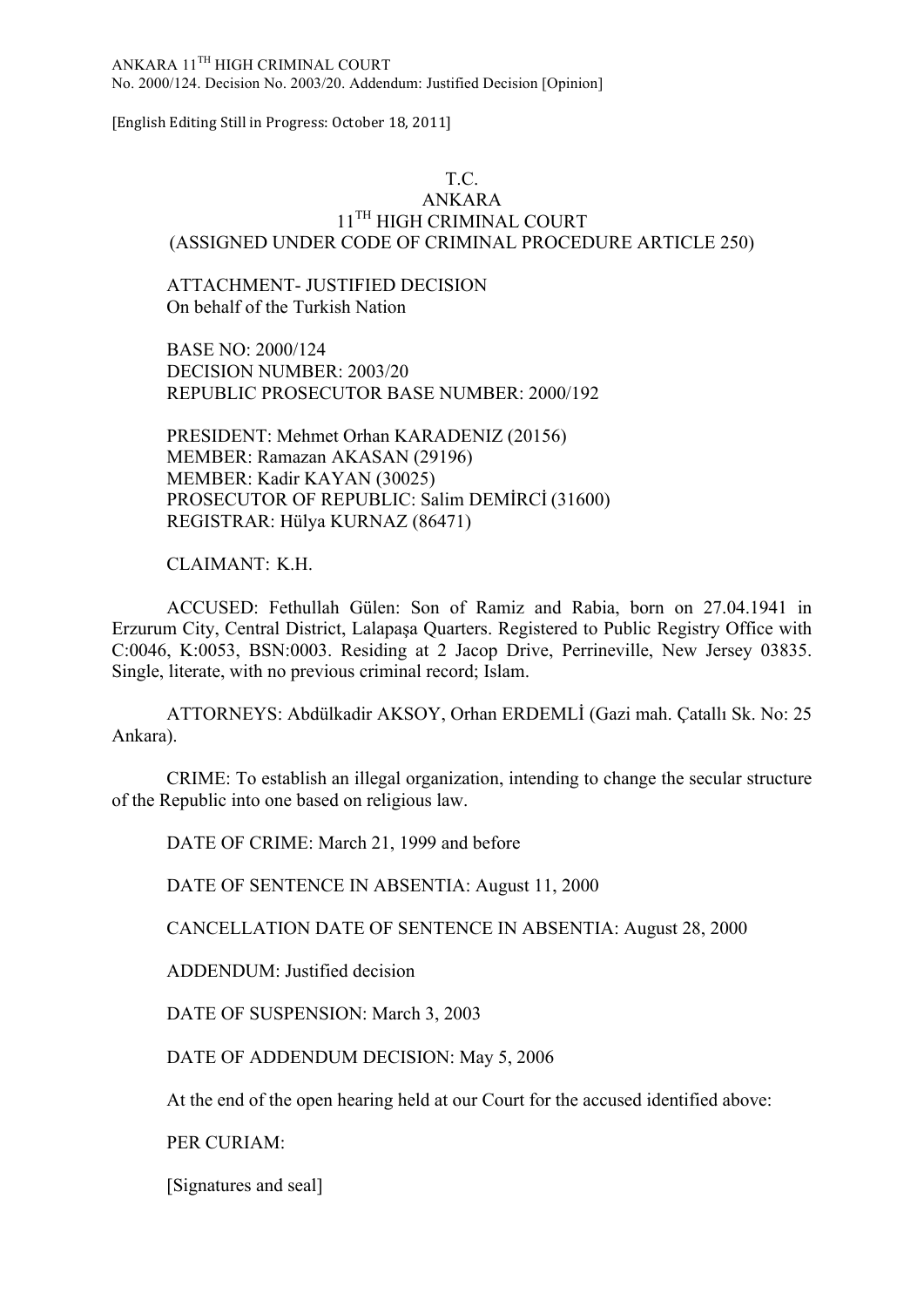#### ALLEGATIONS:

The following are the accusations, dated March 31, 2000 (No.2000/192), of the Chief Prosecutor of the Ankara State Security Court:

It is alleged that the accused, Fethullah Gülen, has the intent to establish a theocratic Islamic republic by dismantling the Republic of Turkey and its secular, democratic, and social state of law and that he uses domestic schools and schools abroad to indoctrinate a significant portion of the society with his theocratic views, which he disguises as moderate, democratic Islam.

It is alleged that he intends not only to rule the Muslims in Turkey, but to rule over all the Muslims in the world and become their spiritual leader, according to negotiations he had with the Pope.

Some political parties, persons, and institutions of the state accept him, but he abuses the trust of the country's regime and supports his religious and political structures from unknown financial sources. Through foundations, schools, and academic programs, he has established a wide base of educated youth. He has followers in all levels of state organization: the bureaucracy, the ministry of national education, and security agencies.

He is funding efforts to form a youth group, which will view the political Islam that he intends to establish, with sympathy. Some in the national community respect the accused for his humanitarian activities, but these activities merely disguise the truth by hiding his theocratic intentions behind his moderate and democratic service organizations.

After searching villages and districts with teams that he has established, the accused selects clever and skillful students and binds them to himself by means of scholarships and facilities that he offers them. The opinions of the accused are then taught to the students by brainwashing them at houses, student boarding places, and camps. This strategy, followed patiently, influences these youth to support the institution of Islamic law in the state and is a necessary part of his strategy to rule over the whole society by means of religious law. The accused currently follows a policy intending to use the executive and the legislative power in parallel with his religious belief through his 88 foundations, 20 associations, 128 private school, 218 companies, 129 étude schools, and 500 student boarding places. Additionally, the accused exercises his power and disseminates his message through 17 broadcasting and publishing organs, including newspapers, TV stations, two radio stations that broadcast nationwide, financial institutions that do not charge interest, and an insurance company.

In the field of education, the accused has more power and influence than even the government. His influence continues to creep silently into the Turkish Armed Forces, which he sees as the only obstacle before him. He tries to recruit children of military officers to attend his schools and training centers.

Abroad, the accused tries to establish an economic base in prosperous Turkic countries. By providing companies with an avenue for commercial flow, he tries to raise bureaucratic cadres, which will be needed in such states, through six universities and higher education schools, 236 high schools, two primary schools, eight foreign language and computer centers, university preparation courses, and student boarding places established abroad for this purpose.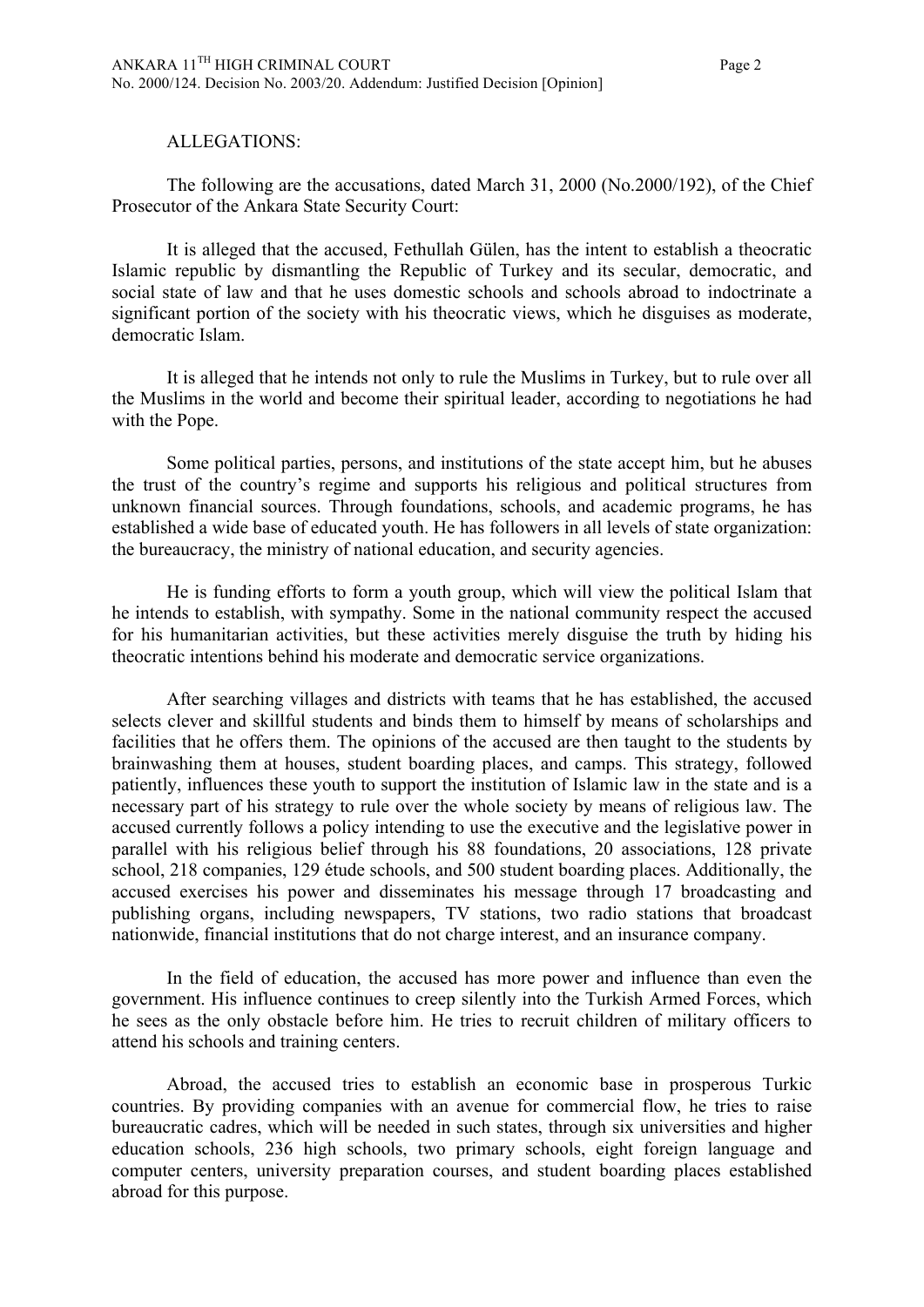The accused, who understands that fighting against the government at the initial stage of his program would be self-defeating, intends to establish an alternative system by means of an organization that infiltrates the existing structure of the state. He organizes in all state organs, in local administrations, and in the civil sector, and intends to place his supporters at all levels of existing organizations in order to seize the control of the state in future. In the long term, he intends to extend the reach of his organization by acting intensely in the education sector in an attempt to acquire and instruct new, sympathetic followers.

With his moderate modern image, he attempts to inspire support from political parties, even the society of Atatürk's followers, and in this way ensure that his supporters seize the absolute majority in the Parliament. He supports the presidency system only because it will provide an easy transition to his planned theocratic dictatorship. When he becomes sufficiently powerful, he intends to abolish Atatürk's principles and establish an Islamic republic.

The accused's organization, which has been established to dismantle the secular structure of the state, is comprised of an illegal structure of regional, city, district, and house imams. He has wrapped the whole country in a net-like manner, owning and running companies, schools and foundations, with the appearance of legality. This organization, made up of both legal and illegal facets, pressures the public to conform to its views, and, for this reason, it should be considered as a terrorist organization.

#### It is alleged:

The public court case demands that the accused be penalized as per the first sentence of the first sub-paragraph of Article 7 of Law No. 3713, the Anti-Terror Law.

Before the suspension of the case, the prosecutor, in allegations dated January 20, 2003, declared that the accused had been affiliated with the Nur Cult before he started to act on his own. These same allegations were brought against the Nur group in the 1970's. The group included many foundations, associations, companies, private schools, and universities; and its intent was to change the existing constitutional system and establish a system ruled by Islamic law. It attempted to change the institutional structures to allow for use of Islamic law by shielding itself with democratic language and a moderate appearance. The accused uses propaganda through the Houses of Light (Işık Evleri) to form a base in the Turkish and Muslim countries under the aegis of Turkish-Islam union. The declarations of the accused use the language of "holy war" in the religious community and exert a moral pressure on the public, due to the powerful and pervasive presence of his organization. There is a preliminary prosecution (No. 2000/507) at the Chief Prosecutor's Office at State Security Court in Ankara regarding persons who act together with the accused. The accused is the founder of the Fethullah Gülen organization and therefore:

It is requested that he be penalized as per the first sentence of the first paragraph of Article 7 of Law No. 3713, the Anti-Terror Law.

## **THE PROCESS AFTER THE CASE**

Filed as a public case, it was put on track for trial after being registered as Base No.2000/124 in Ankara 2nd State Security Court.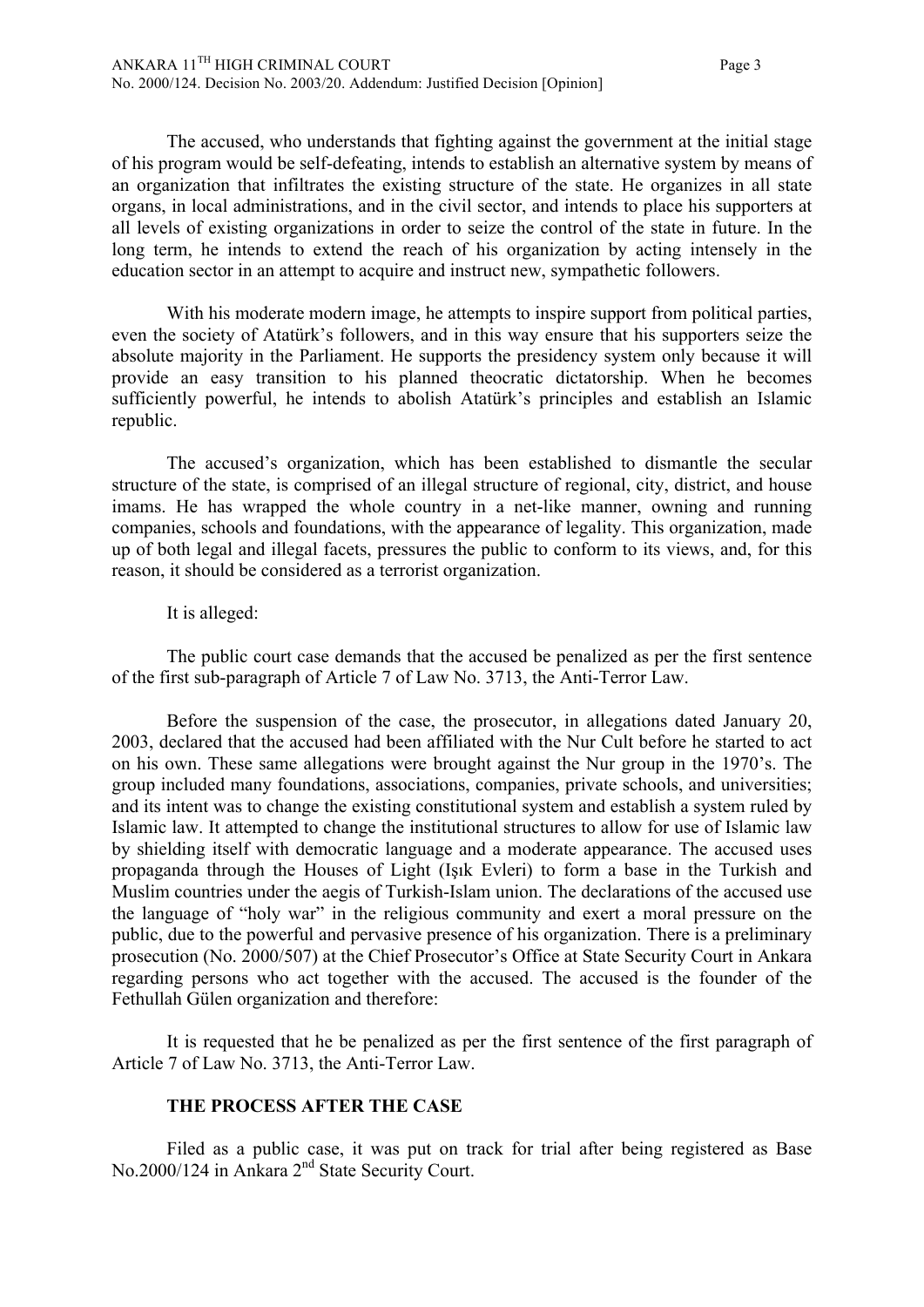Ankara 2nd State Security Court, in a decision dated March 10, 2003 (No. 2000/124 E), suspended the charges and case because the amnesty law came in effect (Law No. 4616) in April. This law covers crimes committed until April 23, 1999, and applies to crimes under the Law No. 3713. The accused left the country on 19.03.1999 due to serious health problems and went to the United States. Following that date, there is no evidence that he still acts in relation to any crimes of which he is accused. Under this condition, finalization of the decision was suspended due to the fact that the alleged crime occurred before 23.04.1999 and is thus covered under scope of the Law No. 4616, Article 1/4.

The accused, his attorneys, and the Chief Prosecutor of the State Security Court objected to the suspension decision of the Ankara 2<sup>nd</sup> State Security Court.

By its decision on  $03.04.2003$  (No. 2003/420), the 1<sup>st</sup> State Security Court upheld the suspension.

The petition of the accused's attorneys, (March 7, 2006), states that advantageous changes in the law came into effect with the amendment of Law No. 4928 to Article 1 of Law No. 3713. In consideration of this point, they request reconsideration of the case and a decision, exculpating their client. The attorneys of the accused also state their client is now in the United States for reasons of health. As he has been examined before, they argue there is no need for reexamination of their client related to their request for application of the advantageous statutory change.

The attorneys argue that the amendment to the Law No. 3713 by Law No. 4928 means that the suspension of the case should be set aside and the case reopened without need to reexamine the accused.

#### **DEFENSE**

The accused have his defense in the United States, pursuant to judicial procedures. His statement is summarized below:

An investigation was initiated following publication of the accused's words on a cassette on June 18, 1999. In this cassette, selective editing made some remarks sound like incriminating comments, allegedly by the accused. The case was constructed against him by misrepresenting an assemblage of his opinions that originally appeared in many different published works. He went to the United States on 22.03.1999, before the case was heard, for an appointment with the Mayo Clinic at the beginning of January 1999, and is still there.

Some of his books date back 15-20 years, and there have been no cases initiated against him for these books and cassettes until now. The ideas of the accused rest on a constitutional foundation; they are based on tolerance and national love. A certain community has been leading a defamatory campaign against him on systematic basis; and such allegations, which have the quality of slander, infringe on his personal rights. The samples of his writings that have been presented to the Court have been altered or deliberately distorted in order to change their original meaning.

The accused passed the examination to become a state officer of the Ministry of Religious Affairs in 1959. Between 1965 and 1980, he was assigned the role of preacher in various cities. During his time as a preacher, he emphasized the necessity of science and education. Following his recommendations, people have legally opened private schools,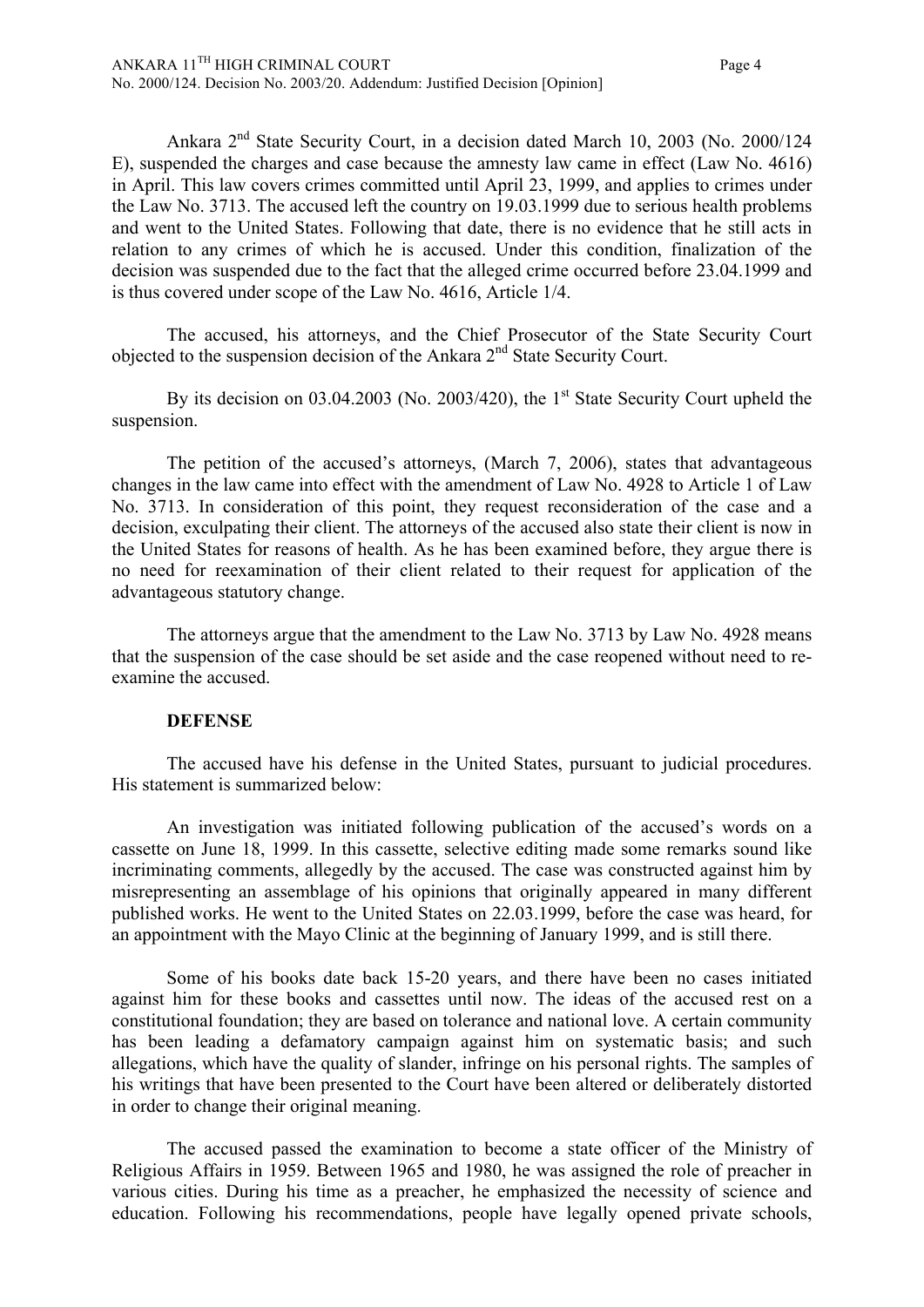domestically and abroad, in response to his teaching. His support of these educational institutions has not been the cause of any previous investigation, and he does not have any organizational bond to these institutions. The schools are merely attributed to him because of his role as a public advocate of education, and they operate according to all required laws and inspections.

During his time as a preacher, he was engaged in scientific and intellectual activities, and published articles and poems. Some institutions, such as the Foundation of Journalists and Writers, requested that he contribute works on dialogue and tolerance. He has met with members of different religions in Turkey and abroad. Both in these meetings and in his public declarations, he has expressed the importance of Turkey supporting basic human rights in a democratic, European manner. He supports Turkey's joining the European Union (EU). He has never engaged in any illegal activities.

In the academic community, as a result of his scientific works and studies, he has never been accused of belonging to an illegal terror organization. On the contrary, his work has consistently demonstrated that Islam can adopt modernism. The accusations against him, which the academic community views as illusory, have been brought to court without any grounds or evidence.

The extracts from his works are misleading. The way in which they were removed from their context and the comments and assumptions made about them are clearly based on prejudgment. The main themes of the articles are not considered at all, and the sections from the original text were excerpted in a misleading way and deliberately misrepresent the ideas of the accused. The prosecution, who prepared the indictment against him, had decided a nolle pros case (lack of grounds for legal action) in 1995. Even the expressions, which are carefully picked from his books and included in the allegations, reveal that the intention of the accused was in fact to create believing and ethical persons.

The jihad, which is mentioned in the indictment, is a word used in the Qur'an, in the words of the Prophet, and in religious commentaries. The intention of jihad is to praise the name of Allah. Jihad refers to the journey that each person must undergo to reach his own being or the core of his humanity. In Islam, journeying toward the center of oneself is called the great jihad, and journeying toward integration with others is called the lesser jihad. Jihad does not refer to a real war; it is a prayer. To wrongly understand jihad as a commitment to religious violence is a crime. War is, in fact, a conflict between national or international forces, which the state should handle. Çanakkale, Sakarya and Dumlıpınar are wars within this meaning.

The gist of the indictment is that the accused seeks to drag the country into conflict and struggle. The cassettes, which are selective extracts regarding the matter and broadcast on TV, have additions and splices. The same speech is broadcast in different forms on different TV channels. For example, in cassette No.9, broadcast on ATV, there is no reference to "term." These same cassettes, broadcast on NTV, the "chief term" and again related to this term in the broadcast cassette says "the ones who practice despotism, those who do that, are 5 % of the people; 95% of these people are innocent. Yes, today [you cannot say] to SHP, CHP, DSP, go to hell." From the meaning of the words, it is understood that what is missing is "you cannot say." This phrase is cut out of the cassette. There are some excisions made in such manner. Again, as an example, an extraction from page 35 of a book is alleged to be strategic and tactical; but the text is related to how Turkey and the Islamic community shall rid itself of the games played on it by the West when Russia [USSR]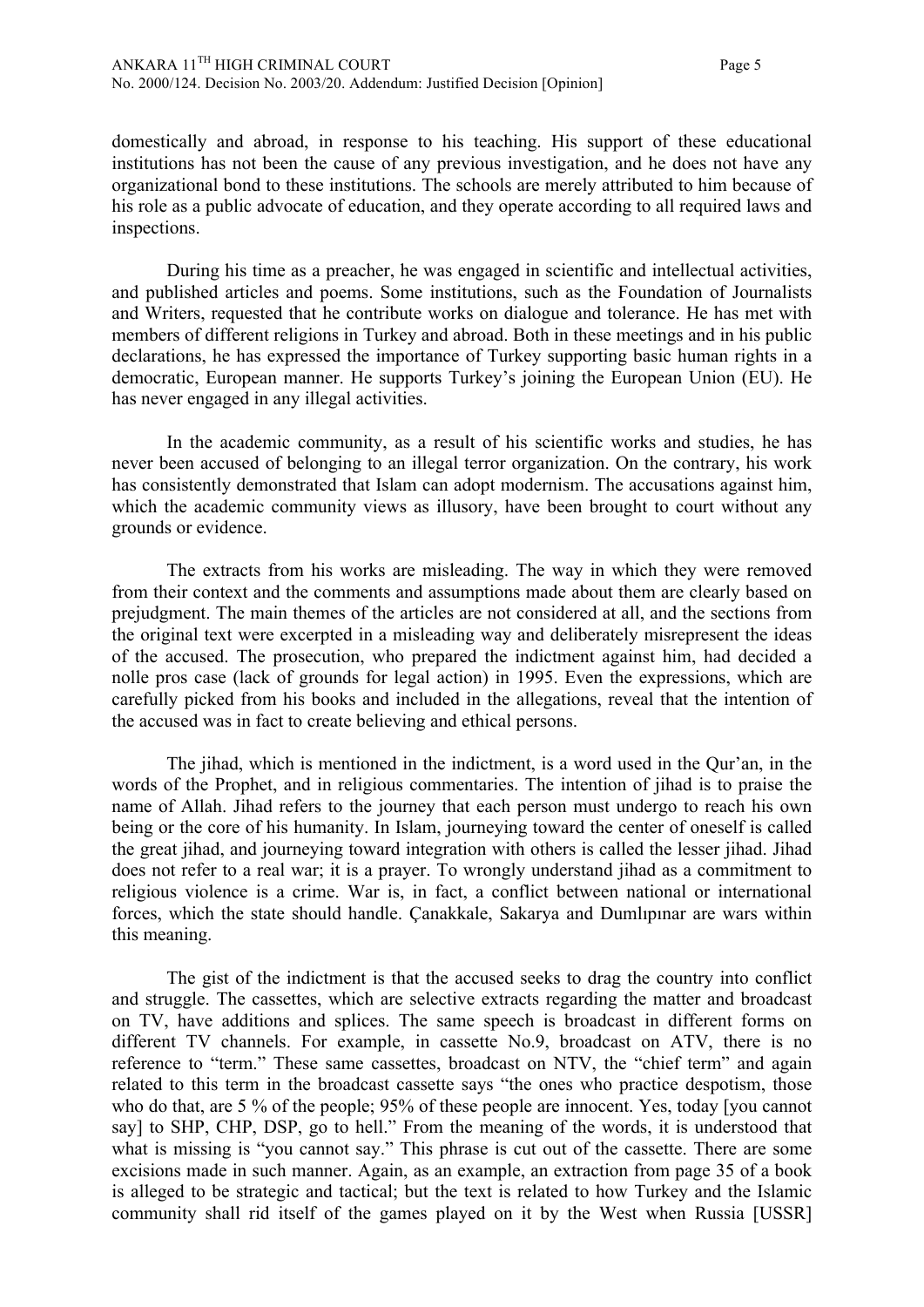existed. In the whole content of the answer, there is no mention of establishing an Islamic republic. People are easily provoked by the general media of Turkey. The Çorun and Sivas events, Alevi-Sunni conflicts, and the violent events of Hezbollah are examples. There is also a radical faction in the country; and the President of the General Staff has warned that, if there were a rebellion, the situation in the country would be worse than it was in Algeria. Gülen himself in the cited cassettes urges avoiding violence and riots. In this sense, as mentioned on page 59 of the indictment, his speeches are efforts to calm down and reform people who have different and radical opinions. Gülen mentions that the Turkish people want that the governor, district administrators, and judges to be people who fear God and do their jobs as best they can so that people trust them. Criminal organizations would not be like this. From this point of view, such upright people, who are not involved in such events, should act appropriately and carefully, and additionally to avoid discrimination in institutions between believers and non-believers, between those who pray and those who don't, and avoid unrest. In the country, all kinds of Islamic activities and all kinds of reflections may be attacked from time to time. Therefore, even authorized officers emphasize that, while struggling against Islamic reaction activities, sincere religious people should not be harmed. From this view, religious people also should be careful and take precautions. In addition, judgments cannot be made about a person by considering just a few of his words. An honest result can be reached only after considering when, why, and for what intentions such speeches are made. In many speeches, he has mentioned God's sake is over every other thing. A person saying such things can have no intent other than being a man of the soul.

The allegation that the accused is organizing in the Armed Forces is totally baseless. The courts should refute such wild accusations. He has never been in conflict with the army. In his book *The Era and the Generation*, he clearly states his opinions about the army. Persons, who selfishly object to all reflections on religion and present secularism and Atatürk as being without religion, abuse the sensitivity regarding this matter and provoke religious and patriotic people of the country against the army. But the army has never been against religion or against religious people.

The indictment presents the expression "the only ruling aspect in the future world will be Islam" as a crime. Yet, all religious people in the world are trying to spread their beliefs. Christian missionaries travel around the world spreading Christianity. It should not be a crime for a Muslim to state his opinions that Islam will be widely accepted in the future or wish to work for that.

The indictment associates the "House of Light (Işık Evleri)" with the accused, but he is not affiliated with them. Before September 12, 1980, anarchy disrupted official and private boarding houses so that students could not study. Students who wished to avoid this trouble asked him what to do, and he recommended that they rent houses with their friends to avoid violence. His inspiration in this recommendation was the Nur Surah, in which Allah mentions houses full of peace. The expression "House of Light" was the name he gave to these houses rented by students. He does not have any organizational ties with these places, and there is no evidence that any crimes have been committed at these houses with his support. Generally, in his works, he points to such places as these student houses as examples of lives lead in parallel with general public belief and morality. Contrary to the allegations, his works and speeches make no disparaging comments regarding Atatürk. He has never talked against Atatürk.

His publicized opinions regarding secularism make no comments in favor of theocracy. He has stated in many of his works that theocratic rule is not truly Islamic. It is a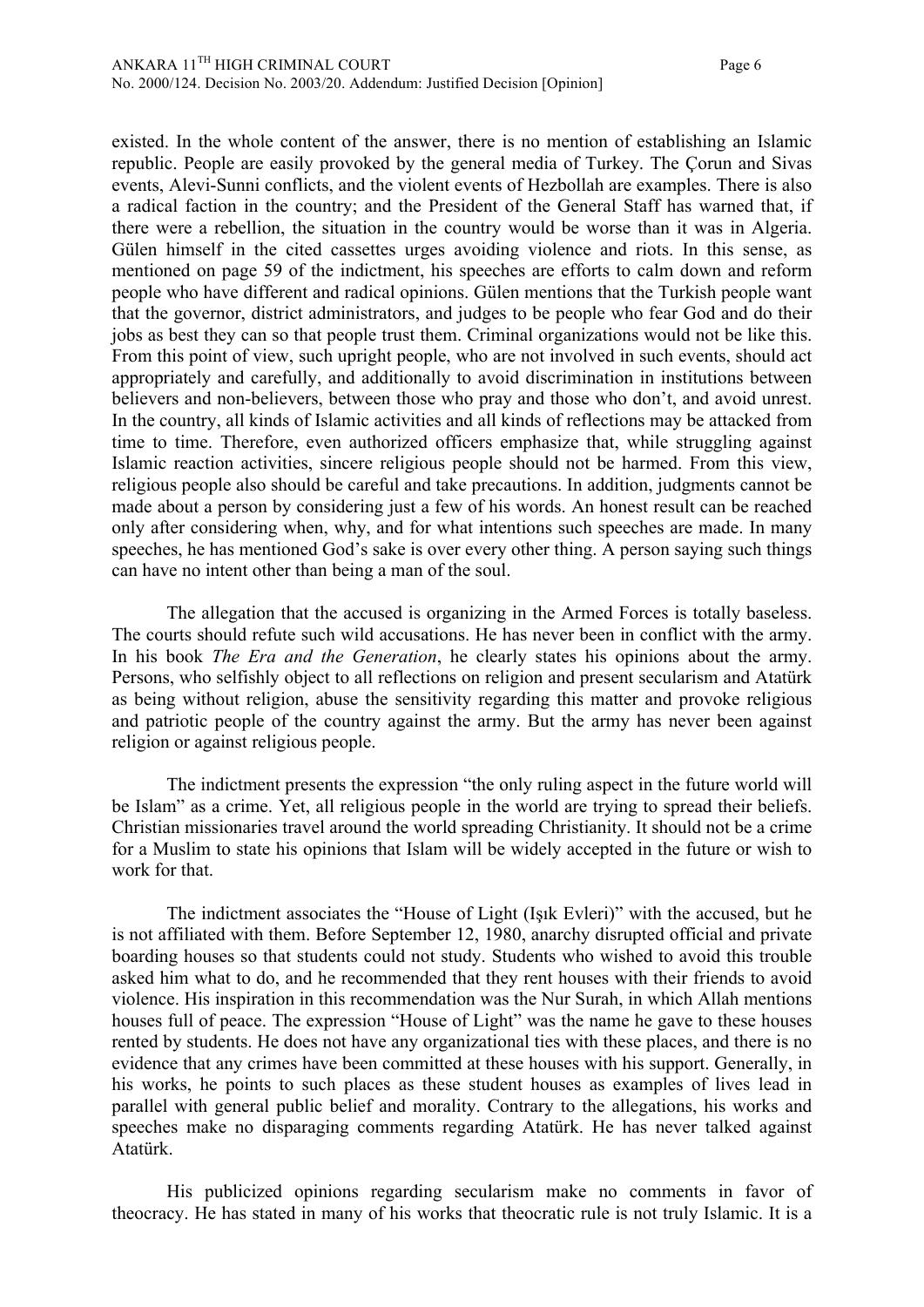mistake to support, on behalf of Islam, a government in which an institutionalized religious class systematizes theocracy according to its opinions. Since religion is holy, it cannot be made into a means for anything earthly. To make religion a political project would mean the sanctification of personal opinions, imperfect administration, and defamation of religion. When political parties are equated with religion, the personal deficits and defects of party members will be associated with the religion as well. When religion is politicized and claimed to be embodied by such persons, religion is tainted; and its reach, limited to those few in power. Religion also will receive its share of the hate directed toward those who politicize it. Religion will be discredited on all sides if it is aligned closely with political power. He expressed such opinions in a program on Channel D. Because of Islamic rights and freedom in Turkey, sincerely expressing religious feelings and living the religious life is more easily accomplished in secular Turkey than in Iran, Saudi Arabia, and other countries. If more democracy is demanded, it should be demanded by democratic means.

In the past, he has made statements rejecting allegations that he owns many private schools and that such schools teach reactionary education. There may have been educational institutions may have been established in response to his public encouragement of modern education, but it is not constitutionally valid to accuse him simply for expressing his opinion in speeches and declarations. In declarations at different times, he mentioned he does not have organic connections with such schools; but, as a person interested in matters of education, he made recommendations to people who provided the necessary facilities. Official authorities have inspected all these private schools.

The accusation that he established an organization of counselors and imams is totally baseless. All his activities are in public view, and he does not accept the religious community term, that is sometimes associated with his name. It is a very natural thing for people with similar thoughts, especially from the same religion, to come together and act within the framework of the law. There is no secret organization of imams, as alleged by the accusation. It is not correct to perceive the family order, the culture, and the mutual respect of the people in Turkey as dependant on hierarchy and discipline. The recommendation in religion that, when three persons gather together, they should elect one of them as imam and the recommendation to practice the namaz prayer as a community do not imply a hierarchical organization or any such establishment; this is well known.

As to the specific excerpts in the court file, the allegations were examined; and a nolle pros decision, issued. The persons, who broadcast such allegations, were penalized with indemnification. The publications of those, who expressly declare their hostility to his ideas, are presented as evidence in the indictment.

Notwithstanding the accusations of terrorism against him, he has always proclaimed Islam as a religion of peace. He expressly disapproves of any kind of terrorism, and supports lawful nonviolence in all situations. These opinions have always made him a target for radicals and terror groups, and they have threatened him in the past. Islam does not support terror; and a Muslim, who understands Islam, can never be a terrorist. From the Turkish point of view, there are many Islamic teachers open to dialogue and committed to peace. If the thoughts of Niyazi Mısri, Yunus Emre, and Mevlana were broadly understood to be representative of Islam, everyone across the world would come running to be part of it!

Almost all the witnesses against him are associated with a particular organization. They have received instructions to testify against him, and it is clear from the court file that witnesses have received financial remuneration to ensure their statements. The declarations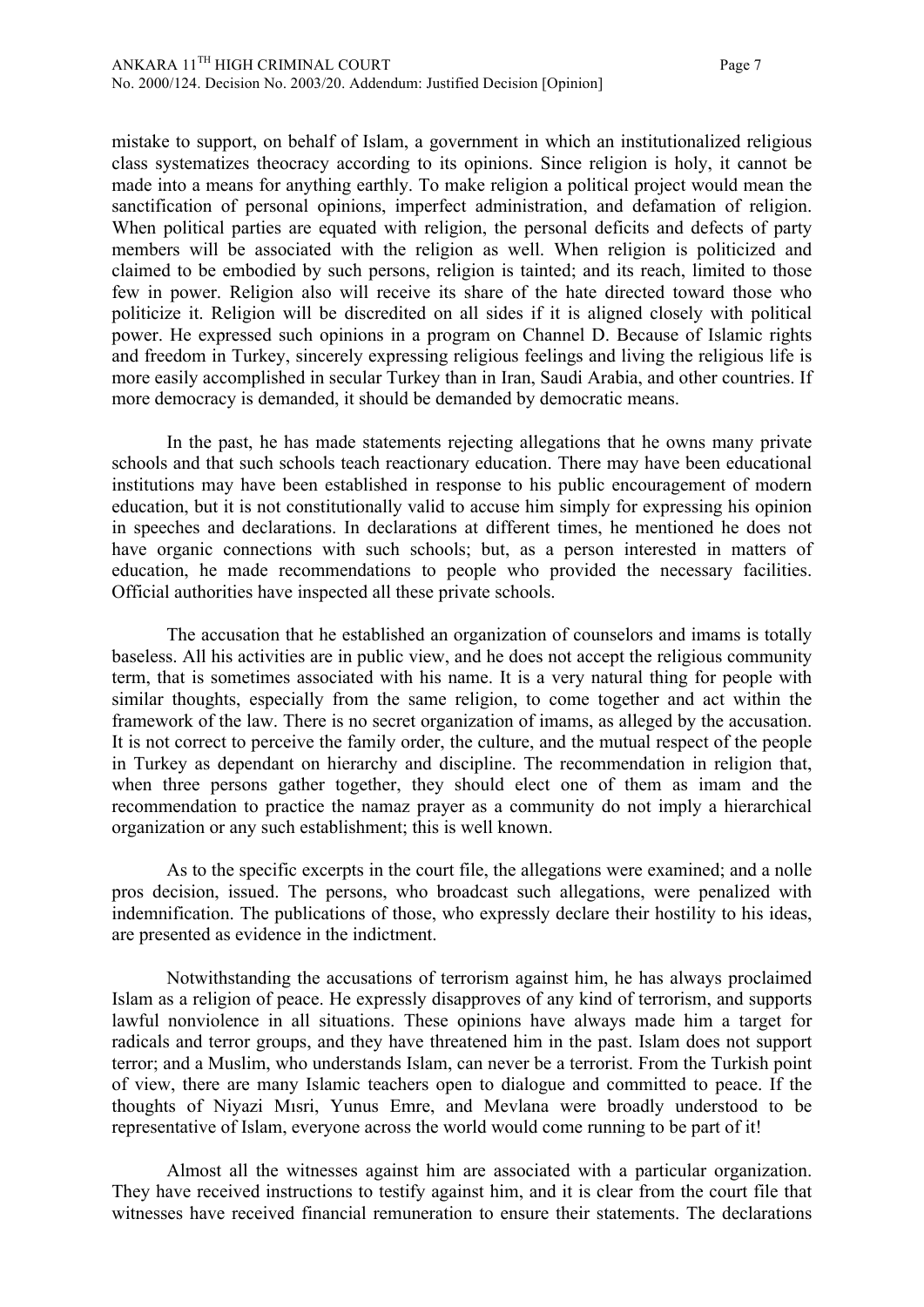and publications presented as evidence do not mention any criminal acts, such as force or violence. Nor do the positive evaluations of the President of the Republic, the army, and the politicians mentioned in the indictment. But the accusations of a student whom he does not know at all are presented as evidence.

His studies center on religious questions, and he is an informal advocate of the growth and improvement of the Turkish Nation. While working for the Presidency of Religious Affairs and after his retirement, he has not had any direct relationship with the people in different segments of society who organize themselves around his recommendations. He does not participate in the materially establish such activities. These activities are carried out by various members of society within the frame of law, and these formations do not conflict with the constitutional laws in any way. The educational establishments, which have emerged in response to a social need and which do not have organic ties with him, do not violate the Turkish Criminal Code; and his scientific and intellectual activities are not equivalent to the operation of a criminal organization.

Despite the claim that a terror organization has been established, there is no evidence of the alleged pressure, violence, and intimidation mentioned in the indictment, which also ignores the actual activities and stated social purposes of the various educational institutions. The allegation that moral pressure and intimidation is exerted over the public is an abstract allegation and does not violate any law. The decision for his exculpation should be given.

#### INDEX TO THE FOLDERS

In Folder 1: Series 1-6: *The Hesitations Introduced by the Era* (written by F. Gülen).

In Folder 2:

Series 7: *Era and the Generation* 1; Series 8: *Era and the Generation* 2; Series 9: *Era and the Generation* 3; Series 10: *Era and the Generation* 4; Series 11: *Era and the Generation* 5; Series 12: *Era and the Generation* 6 (written by F. Gülen).

In Folder 3;

Series 13: *Prism*; Series 14: *Prism* 2; Series 15: *Prism* 3; Series 16: *Scale and the Lights on the Way* 1 & 2; Series 17: *Scale and the Lights on the Way* 3 & 4 (all written by F. Gülen).

In Folder 4:

Series 18: From Chapter to Chapter 1; Series 20: From Chapter to Chapter 2; Series 21: From Chapter to Chapter 3; Series 22 (all written by F. Gülen): A copy of the book prepared with the support of the STKB (Civil Society Organizations), 109 pages, named *The Schools of the Hodja*; Series 23: "My Little World" by Latif ERDOĞAN.

In Folder 5:

The criticisms by Ergün POYRAZ about Fethullah Gülen in the magazine MK in (issue No.15, April 1998); Series 25: Petition of Ergün POYRAZ, dated 10.03.1999; Series 78 and attachments: The statements Izmir Maltepe Military High School students in the attachment to the letter (dated 26.03.1999) of the Commandership of Land Forces upon request of the prosecutor of the State Security Court; Series 128: Information letter of the General Directorate of Security Forces, dated 05.05.199, and No. 5124 with the attachment of 55 pages related to the F. Gülen group, prepared on request of the State Security Court; Series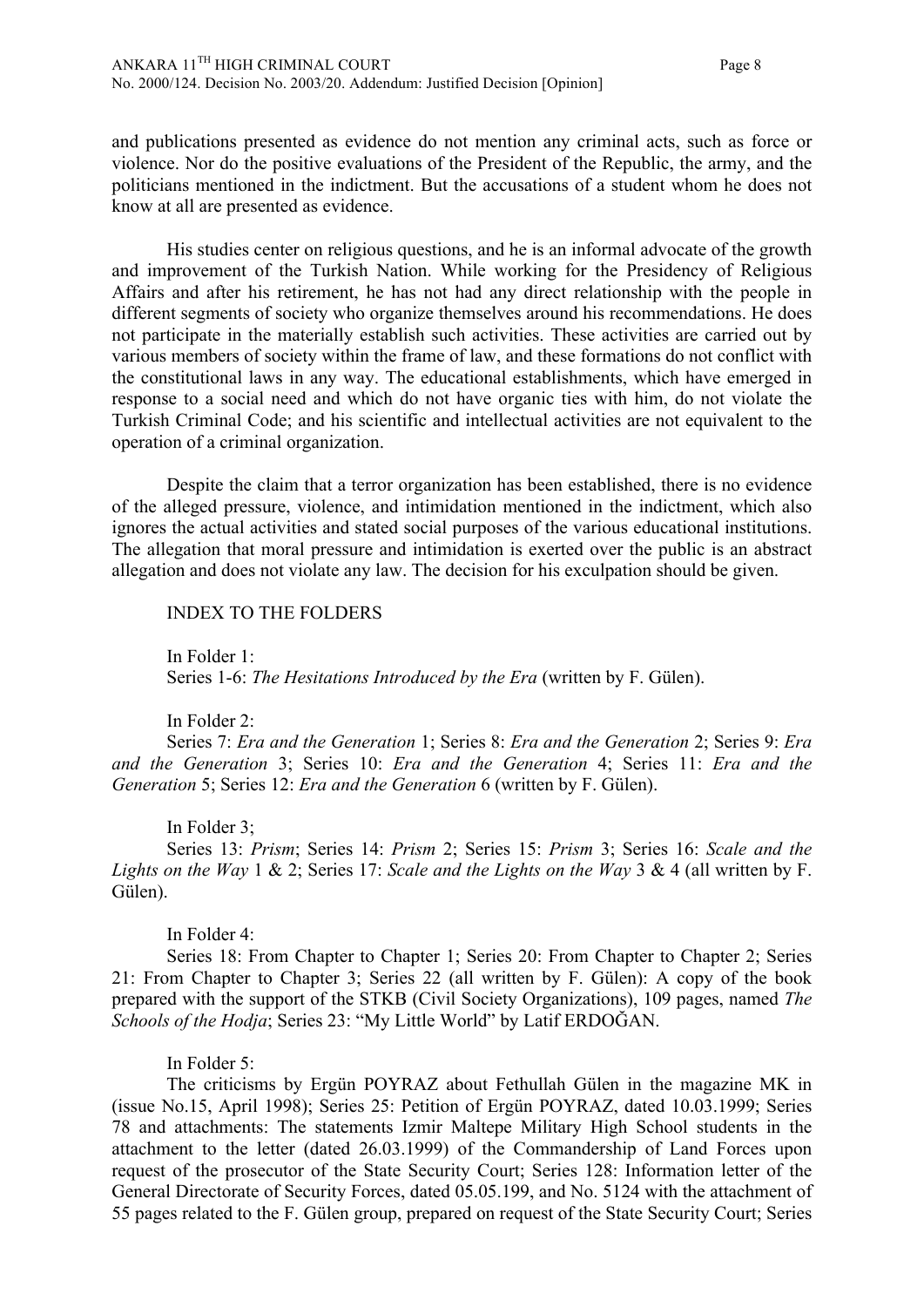130 to 153: The legal petitions of some citizens and the complaints from the Presidencies of the Izmir Cirt and Konak District of the Labor Party about the accused and statements of these people taken at the prosecutor's office; Series 154: The breakdown of the published program of Hulki Cevizoğlu with Eyüp Kayar; Series 155: Evaluation and comments from the Ankara City Security Director, dated 21.04.1999 (No. 2456-99).

#### In Folder 6:

Series 158 to 212: Evaluation letter, described in the indictment as belonging to the General Staff but without heading and signature and its attached comments and article about F. Gülen in the *Middle East* magazine; some letters containing comments understood to from schools abroad and embassies.

## In Folder 7:

Series 213: Transcript of cassette No.1 on which the indictment is based; Series 214: Transcript of cassette No.2; Series 215: Transcript of cassette 3; Series 216: Transcript of cassette 4; Series 217: Transcript of interview with Reha Muhtar on Show TV; Series 218: Transcript of the video cassette containing the news about F. Gülen on Channel D; Series 220: Transcript of the cassette broadcast on the ATV channel; Series 221: Transcript of the cassette broadcast on the NTV channel.

## In Folder 8:

Series 224-264 and attachments: Information letters of the General Directorate of Security, prepared on request of the State Security Court; Series 251-253: Requests and decisions related to the communication hearing of the accused.

## In Folder 9:

Series 267 and attachments: Extracts from the speech with Nurettin ÖZTÜRK- Eyüp KAYAR and documents with comments by the Union of the Civil Society Association against the accused; Series 268: Sections of criticisms against F. Gülen in the *Atatürk's Doctrine* magazine (ADD); Series 269: Copies of three newspaper extracts against F. Gülen with the note "to the attention of Gülseven YAŞER"; Series 270-271: Decision of the Military Court of Appeals (No. 1973/146-242 E.L.) and the decision of the general Criminal Board (No. 234-D1); Series 287 to 290: Documents and the communications about the arrest of the Ufuk Company manager in Uzbekistan; Series 293-317: Documents related to the investigation by the Istanbul State Security Court of the cassette broadcast on ATV, with the preliminary No. 1999/1485, as submitted to the Ankara DGM (State Security Court) with the Decision No. 384 on non-suit; Series 318-326: Complaint of Cahit POLAT about the accused and attached newspaper excerpts with articles against him; Series 334: Receipt for which there are nine video cassettes and one voice cassette (No. 1994/112).

## In Folder No.10:

Series 335-633: Copies of different books by F. Gülen; Series 637-643: Petitions of Kaya YILDIRIM, Turan GÜNEL, Cengiz YILDIRIM, İsmail POLAT, Fatih CEBECİ, Ali  $\overline{U}ST\overline{U}N$  — sent to the prosecutor's office declaring the accused is a positive person who admires his nation; Series 647-707: Transcripts of 3 different voice cassettes by expert witness Yücel TOPSAKAL; Series 708: Transcript of the voice cassette, made by the DGM prosecutor himself.

## In Folder 11:

Series 709: Petition of Yavuz UYSAL against the accused and his requests that former president Süleyman DEMİREL, former prime ministers Bülent ECEVİT, Tansu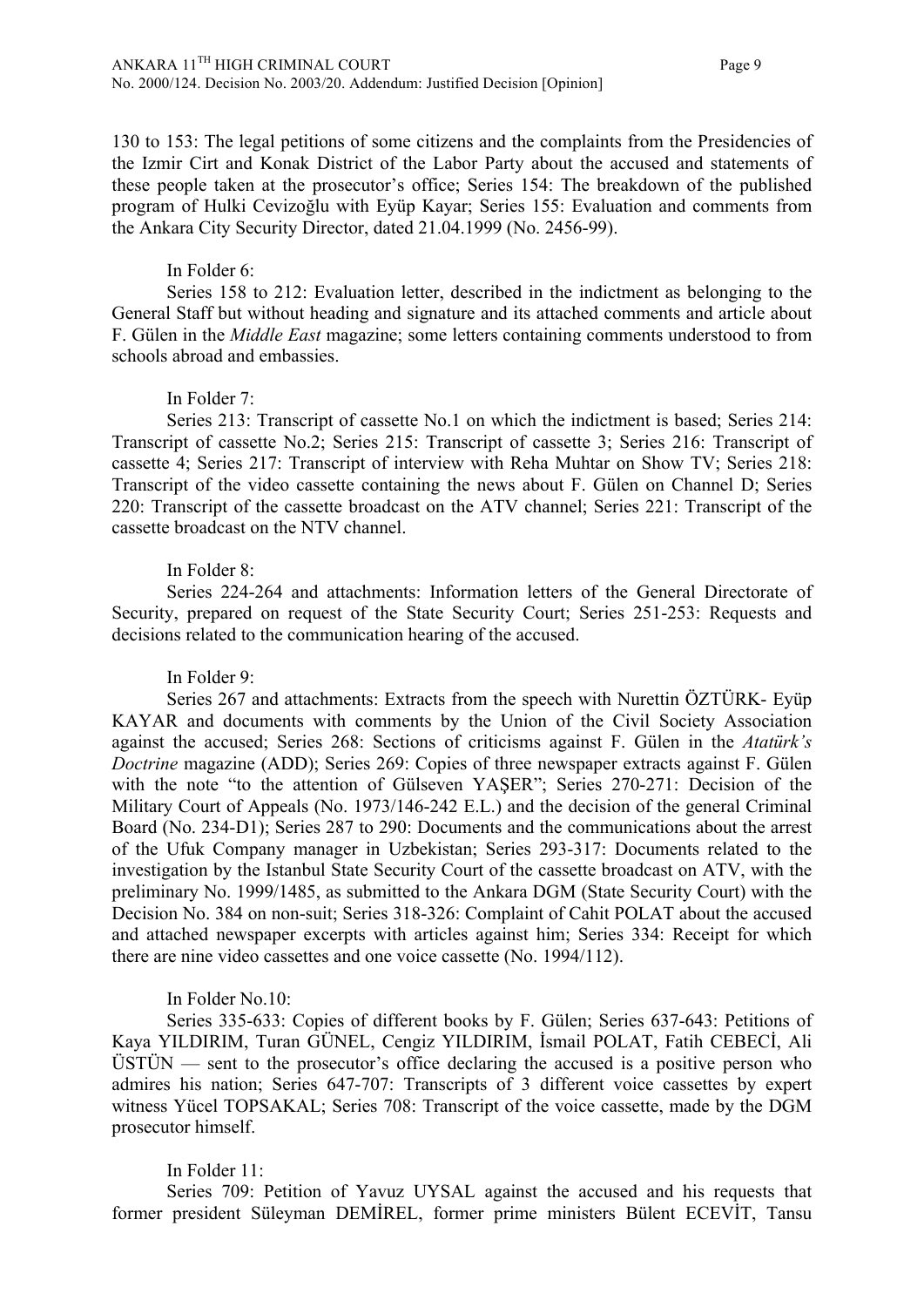ÇİLLER, and Mesut YILMAZ, who have been supporting F. Gülen, should also be judged by the Court; Series 710: Newspaper excerpts about the accused; Series 711: Newspaper excerpt about the declaration of Bülent ECEVİT; Series 712: Petition of a person named Timur TEN; Series 714: Copy of the petition by Arife KAYAR and Eyüp KAYAR to the Prosecutor of the Republic and the  $4<sup>th</sup>$  Criminal Court of First Instance; Series 715: Statements of Eyüp KAYAR at the prosecutor's office; Series 711-742: Petition of a woman named Fatma ETİK, who is divorced, stating that her husband is a member F. Gülen's religious cult, and attachments to that petition; Series 743-745: Evaluation note about Nurism and current Nurism of uncertain origin; Series 813-818: Transcript of the interview of Reha Muhtar with F. Gülen on Show TV, newspaper copies with the subject of F. Gülen (with receipt note No. 2000/30; Series 819-845: Request of the DGM for the re-collection of the book by F. Gülen *From Chapter to Chapter*, the rejection decision by the judge on duty, the acceptance decision of the Board after the rejection (with receipt note No. 2000/73); Series 851-979: Evaluation note about the F. Gülen group without a heading and signature, which is understood to be from the General Commandership of Gendarme, as attributed from the sections of evidence.

# In Folder 12:

Series 980: 144 pages; Series 981: 46 pages; Series 982: 20 pages; Series 2002: 41 pages of cassette Transcripts (some of them belonging to previously resolved cassettes); Series 1048: Ayşe ANLATICI's; Series 1049: Ahmet SAYAR's petitions; Series 1067: In an envelope there is the diskette with written "F. Gülen" on it and the copy of the letter containing the press assessments of the meetings in Abant; Series 1068 and 1075: *The Portrait of the Republic's Enemy* by M. Emin DEĞER, the arrest request of the DGM prosecutor by showing this book as a justification, the rejection of this request by the judge on duty, and the decision for arrest in absentia by the court upon the objection.

# In Folder 13:

The document between the Attachments 1 and 8, presented as evidence to the Court in the attachment of the writ. In Attachment 1, statement of witness Serhat ÖZKAN at the prosecutor's office. In Attachment 2, statement of Metin SATIARSLAN at the prosecutor's office. In Attachment 3, the hand-written petition of witness Yalçın ESEN. In Attachment 4, three newspaper excerpts. In Attachment 5, the August issue of *New Life* magazine (*Yeni Hayat*) and comments by Necip Hablemitoğlu (41 pages). In Attachment 6, six pages from different cassettes of ÇEV from which different sections are collected against the accused. In Attachments 7-8, responses of the General Directorate of Security to the DGM prosecutor. In Attachment 8, the information note, dated 13.10.2000 (No.6894), submitted by the General Directorate of Security upon request of the Court.

## In Folder 13-B:

The breakdown of the documents presented to the Court against the accused between the Attachments 1-7, as attached to the preliminary letter, dated 12.07.2001 (No. 2000/507), of the DGM Chief Prosecutor.

## In Folder 13-C:

The book *Addressing Flowers* by F. Gülen, presented by the Prosecutor of the Republic as evidence against him and the books *Traces* and *Efe from Alvar* and a copy of the Star Newspaper.

In Folder 14: The intervention petitions and attachments.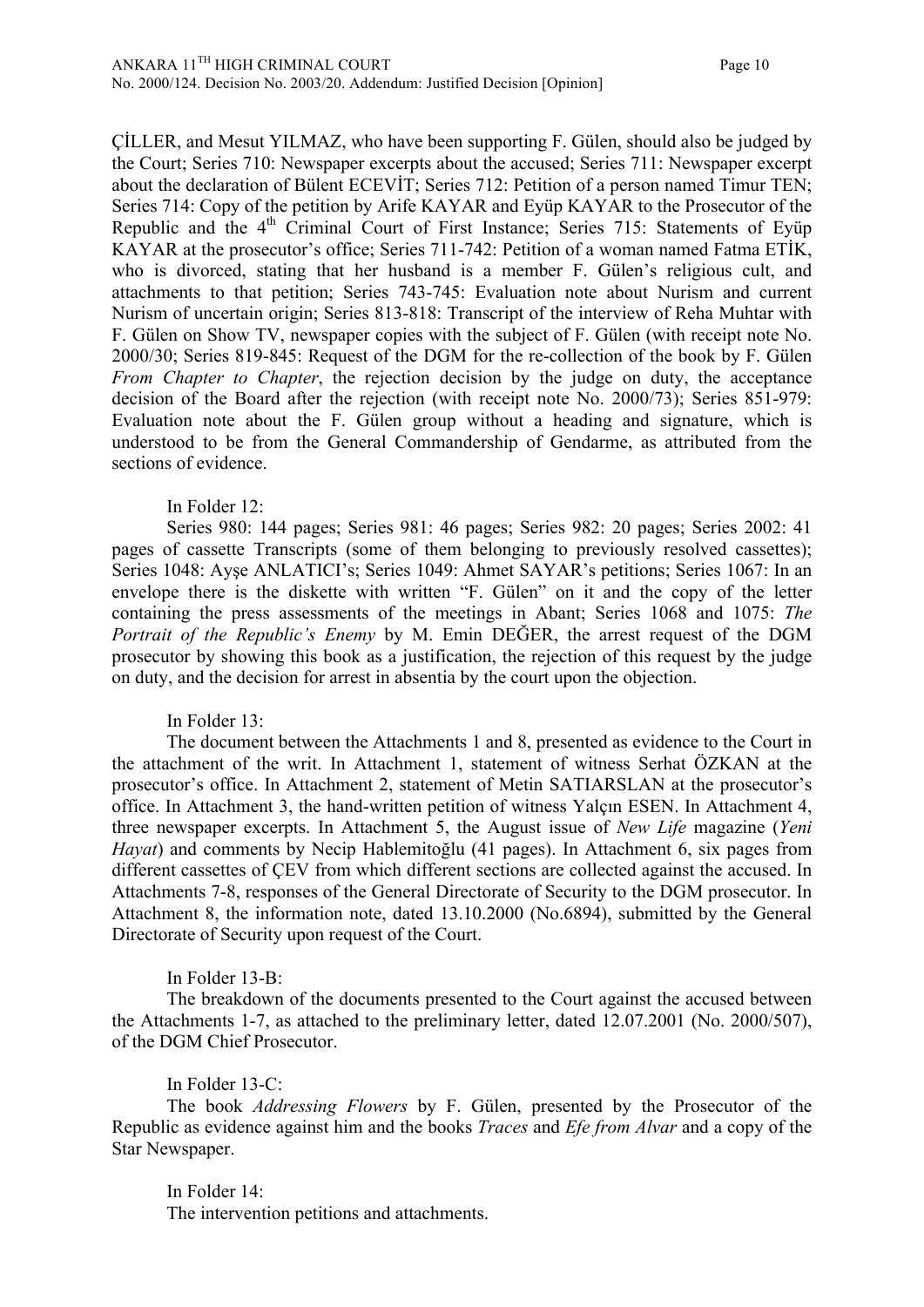# In Folders 15-A, 15-B, and 5-C:

Petitions presented by the attorneys for the accused during the defense process and the documents attached to them. In these documents are the non-suit decisions related to similar criminal allegations, issued by the Konya, İzmir, İstanbul, Malatya, and Ankara DGM prosecutors; twelve final decisions related to rewards in indemnification cases for their client; seventy non-suit decisions obtained from the courts; evaluations and the reports from the Presidency of the Police Audits Board and the Information Office Directorate of the General Directorate of Security, interviews, reportage, and evaluations about their client in various publications.

#### In Folder 15-D:

Petitions and documents from the accused's attorneys. These documents show the negotiations with the Pope; and, in the strategy section of the indictment, there is the request to hear the representative of Vatican in Istanbul. And again, as the Abant Platform is shown as the basis of the crime, there are books *Abant Platform 1-23-3*, related to schools abroad allegedly related to the accused; a book published by the Prime Ministry, including the speeches of Bülent Ecevit.

## In Folder 15-E:

Documents presented by the attorneys of the accused, in which there are the legal opinions of Çetin ÖZEK (48 pages); books of the Ministry of National Education about the schools abroad; an excerpt from a Turkish daily newspaper that a Turkish school in Afghanistan was closed due to Turkism propaganda.

## In Folder 15-F:

Documents presented by the attorneys of the accused, in which there is a news article in which Minister of the Religious Affairs M. Nuri Yilmaz explains the jihad in the same way as their client; a document showing the justification of dismissing Eyüp KAYAR from Başkurdistan State University.

## In Folder 15-G:

Documents presented by the accused's attorneys to his defense, in which there is a technical expert witness' opinion that there is no program for erasure of the Melisa virus, including the speeches of Gülseven Yaşer, which are obtained by secret recording that were broadcast on Işık TV on 04.05.2002; the cassette related to F. Gülen and the additions and splicing made to his speeches; the cassette and its Transcript on which there are the statements and the views related to the financial interests of, and instructions to, opposing witnesses.

In Folder 16: Copies of communications, instruction additions, and other documents.

In Folder 17-A:

Petition of witness Mr. Osman AK and attachments; the statement, dated 03.06.1999 of Sabri UZUN, who is the director of the National Intelligence, as listed by the Auditors of the Civil Service; the report (27.05.1999, No.6203) of the General Directorate of Security, to the Ankara General Directorate of Security and the evaluations; The Minutes Magazine of the Great Assembly of Turkey; the documents indicating that defense is requested from Osman AK as his report prepared is based on hate and interests.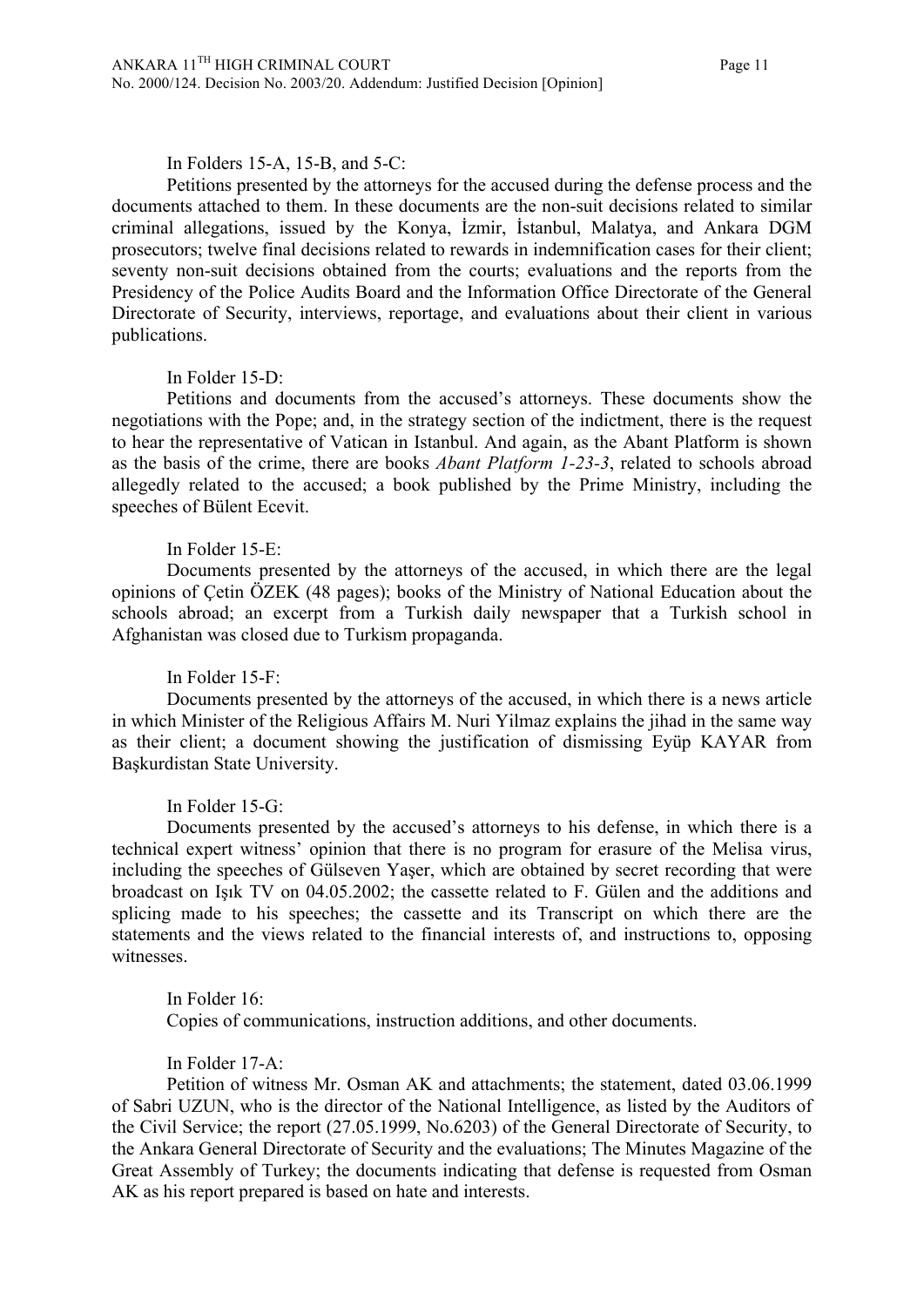In Folder 17-B:

Court-ordered statements from witnesses Yalçın ESEN, Murat AYNIK, Mustafa SOYSAL, Hasan KEMERTAŞ and Emel AÇIKGÖZ; the petition given to the Court by Hüsem EKİZ; the court-taken statement of witness George MAROVICH; the expressions and the explanations of İsmail ÖZDEMİR about Eyüp KAYAR and SERHAT ÖZKAN; the court-ordered statement of witness Hüsem EKİZ; the petition of Nuri ÖZTÜRK; the non-suit decision, dated 20.04.1999 (No. 16443-4717), and attachments; the finalized decision of acquittal, dated 11.12.2001 (No. 2001-263-281 EK), given on behalf of persons accused of being members, for supporting members, of the F. Gülen terrorist organization, as given by the Adana  $1<sup>st</sup>$  State Security Court; the finalized decision of acquittal by the Adana  $2<sup>nd</sup>$  State Security Court, dated 18.06.2001 (No. 2000/106 E, 2001/106 K), related to members of the Nur religious society accused of holding meetings against the indissolvable unity of the State; again related to similar issues, the decision of  $2<sup>nd</sup>$  State Security Court (Nos. 2000/36-140) EK, 1999/146-191 EK), on acquittals; the opinions of the Prosecutor of the State Security Court (20.01.2003); the deposition of the accused, taken in the United States on November 28, 2001; the translation of this and his defense of 56 pages, which he added to his deposition; the hearing minutes, the declarations of the witnesses, who are heard at the hearings; the suspension decision, given previously; the objection of the attorneys of the accused and the Republic's prosecutor against the decision; the decision of the Ankara 1<sup>st</sup> State Security Court related to the rejection of the latter, dated 03.04.2003 (No. 2003/420 D. Duty); the petition of the attorneys for the accused requesting new hearings and, along with this petition, the letter of the General Directorate of Security (03.03.2006) (No. 43178), indicating that the accused and persons and establishments are not in violation of the Law No. 3713; the non-suit decision of the Ankara State Security Court's Chief Prosecutor (15.09.2003, No.2003/87), as classified and given as a result of the preliminary investigation about legal and illegal organizing by F. Gülen.

## EVIDENCE, EVALUATION, AND CONCLUSION

## DECLARATIONS AND STATEMENTS

## Issue of the Maltepe Military High School

On 13.03.1999, witnesses Mustafa SOYSAL, Murat YANIK, and Hasan Yakup KEMERTAŞ, students at the Maltepe Military High School, stated that, along with Murat YANIK, with whom they dined and had conversations at home, they listened to the cassettes of F. Gülen together and read religious books. However, these witnesses did not verify their previous declarations in the K17-B, as instructed by the Court. They made their declarations under psychological pressure, and subsequently said they do not know Fethullah Gülen.

Regarding the Military High School students related to F. Gülen, the İzmir Chief Prosecutor issued a non-suit decision on 20.04.1999 (No.1999/16443-4717), for lack of evidence of crime among these students. Their private conversations at home and their decision to listen to religious cassettes are not against the law.

## The Issue of Eyüp KAYAR, Related Declarations and Evidence

The witness Eyüp AYAR, who declared he was in the Gülen religious society for a certain time and who has made declarations to the news and broadcast media about his involvement, has stated in his declarations (Folder 11, Series 715: The statement of State Security Court; Folder 14: intervention petition (26.01.2001) the statement at the hearing held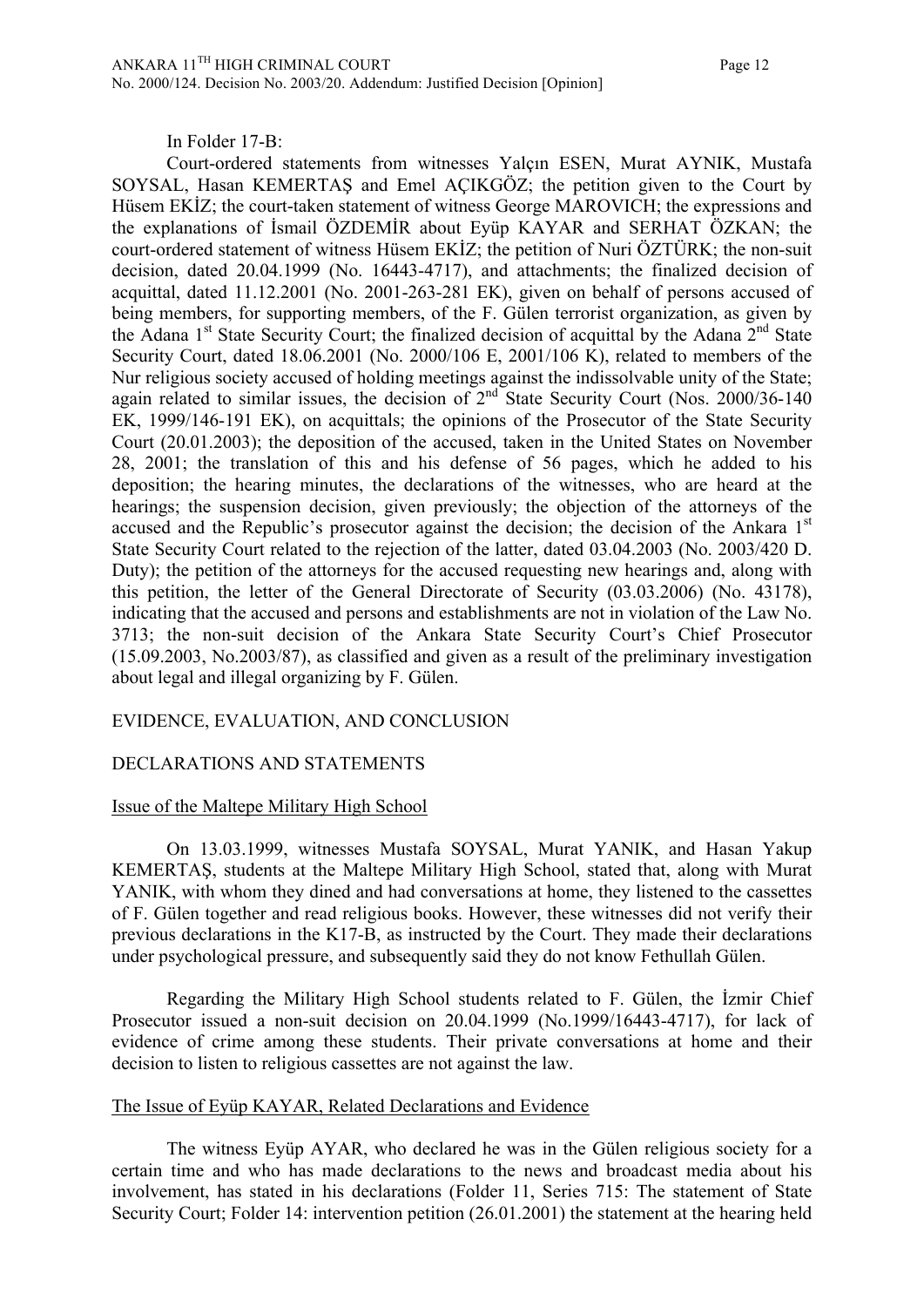on 29.01.2001) that he met this society and stayed at the house which is called the Işık ("light") House, that there is a responsible person at each home, called "brother," and that the ultimate target of the religious society is to establish a state based on religious rules. He went on to claim that the reason for opening schools is to raise a generation sympathetic to their cause, and that, in the religious society, there are the regional, country, and world imams. Each city in Turkey covers the expenses of the schools that are abroad, and the Serhat Education Company in Kayseri is financing education activities in Başkurdistan. The witness claims that monies, collected domestically, were not transferred to the school in Başkurdistan where he was a student. He claims the organization's leaders are using the money to buy cars for themselves. The persons responsible for this abuse, namely Hüsem EKİZ and Harun DOĞAM, have beaten him and seized his passport; and, after he returned to the country, he encountered pressure and threats because of his declarations about this religious society.

The witness Eyüp KAYAR has demanded participation with his petition, dated 26.01.2000 in Folder 14; and the witness' mother Arife KAYAR also requested participation, stating in her petition (Folder 14), submitted on 13.10.2000, that she is intimidated because of the declarations made by her son. The Court decided that Arife KAYAR should attend the hearing on 16.10.2000, and Eyüp KAYAR should attend the hearing on 29.01.2001.

However, Eyüp KAYAR and Arife KAYAR later stated, in a petition on 04.03.2002, that they wanted to withdraw their statements and their requests for participation. Arife KAYAR, in her petition in Folder 14, dated 19.02.2002, stated that she withdrew their intervention and complaints and presented the notarized documents of Arife KAYAR and Eyüp KAYAR that they discharged their attorney Hüseyin BUZOĞU as of 04.03.2002. Upon this request to withdraw at the court hearing on 11.03.2002, it is decided to end the participation of Eyüp KAYAR and ARife KAYAR.

The witness Hüsem EKİZ, mentioned in the statement of Eyüp KAYAR, stated to the Court that he was the president of the Başkurdistan boarding house where Eyüp KAYAR stayed when he was a student, and he is not the representative of F. Gülen in Başkurdistan. Eyüp KAYAR had not been studying well, and failed school because of his visits with Russian girls. He was dismissed from the school. He then accused the school of poor conduct because he was afraid of telling his family that he had failed his classes. Regarding the accusation that Eyüp KAYAR was forced to leave Başkurdistan, Hüsem EKİZ stated KAYAR had not been in Başkurdistan at the time, and presented passport documents that match his declarations.

Related to the dismissal of Eyüp KAYAR from Başkurdistan and the university there, in the document of the Ministry of the Domestic Affairs, dated 16.03.2001 No. 681 in the K-15 (Attachment 3), the residential permit of Eyüp KAYAR shows it was restricted until 15.03.1997, due to his failure in the university.

In the program broadcast on Işık TV on 04.05.2002, of which there is the Transcript and the cassette itse;f in Folder 15, a conversation by the Contemporary Education Foundation's President Gülseven YAŞER suggests that financial benefits had been provided to Eyüp and his family because of his decision to be a witness against F. Gülen in this matter.

#### Issue of Serhat ÖZKAN, Related Declarations and Evidence

The witness Serhat ÖZKAN, who declared he had been in F.Gülen's religious society for some period of time and made declarations to the press regarding the matter, first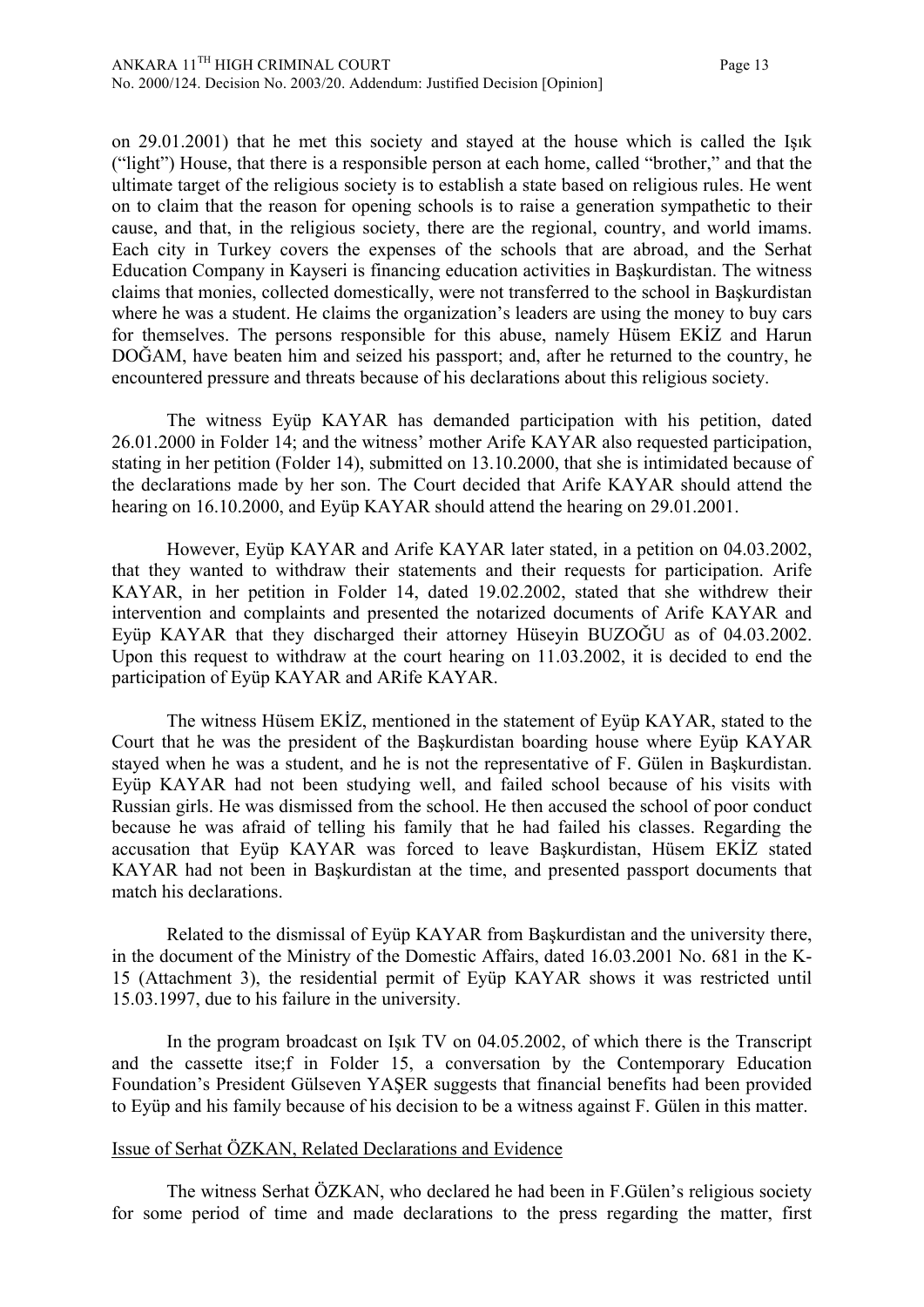demanded intervention and then requested to withdraw, claiming he had been deceived. In his statements (in Folder 13, Attachment 1, prosecutor's, at the hearing on 28.03.2001), he explained he had studied at the İzmir high school while in this society. He had come to İzmir from Osmaniye, and later went to the university in Niğde, as advised by the high school. When he was unable to pay housing costs at the university, he was thrown out of the house, and started work as a salesman at bazaars. Later, he established contact with the religious society again and was assigned to work as an advertisement manager at the *Zaman* newspaper. He was later fired from his work there, and went to Istanbul. There, he met İsmail ÖZDEMİR, who had gone to school in İzmir like him and had later separated from the society. Together they decided to establish contact with people at the ÇEV (Contemporary Education Foundation) in order to write a book revealing the problems within this society. The book is *Hodja's Schools*. Serhat and Ismail went to appear on the program "Ceviz Kabugu," when they were kidnapped by people disguised as police and could not be on the program with Gülseven YAŞER and Haşmet ATAHAN. His friend, Ismail, who has gone back to this group, attended the program on the phone and renounced *Hodja's Schools.* They wanted their supporters to deny the allegations on STV, and threatened his family. His wife divorced him because she was scared, and against such pressure he has given the voice record as per their request, since they had submitted their complaints about the book to the Public Prosecutor in Fatih, and he opened a workshop in Osmaniye with \$18.000US which were given him against the bill, six months later as he has not gone to court, an arrest decision is absentia was issued; and this time, when he went to court, he verified the book and that in the society there has been district, group, region and city imams, and he himself was a house imam once.

Due to *Hodja's Schools*, upon the written complaints of Gülen's attorneys in the preliminary file of the Fatih Chief Prosecutor of the Republic (No. 19998/3415), Serhat ÖZKAN, in his statement to the prosecutor (Folder 15-A, dated 06.03.1998), said that he knows the Gülen society but that the things written in the book are a fantasy. When he saw his friend İsmail ÖZDEMİR in an excellent financial situation, he asked him the reason. He replied that he had been receiving financial support for the stories he told to Gülseven YAŞER,. When he heard that a second witness was needed, he himself contacted with Gülseven YAŞER; and, for the mony given to them, they made up stories full of lies. First, he was given sums of money, such as 5, 10, 20, 40 millions. Since he worked in textile, he bought himself a half ton of fabric. G. YAŞER phoned him from Osmaniye to come to Istanbul. They went with Ismail. A book was shown to them and they were told the book had been distributed in some places. The arrow now was out of the bow, and they will introduce it at the press meeting, and wanted them to attend, too. But they did not attend because the book did not belong to them. When the press objected that these persons were imaginary, they were obliged to present themselves at the second meeting. They were offered money, cars, and credits. They were lodged in a hotel to prepare for questions that could arise during the press meeting. They studied the book for two days, attended the press meeting, and verified the book. As the meeting did not draw sufficient attraction, they gave interviews on different programs. He himself has been a guest at Gülseven YAŞER's house, Haşmet ATAHAN took care of İsmail; also, his brother was called from Osmaniye to receive what had been promised to him. He again saw Miss Gülseven, but there was a delay in receiving what had been promised. For that reason, they did not agree to appear on Gülseven YAŞER's program called "Ceviz Kabugu." İsmail ÖZDEMİR, appeared on the program by phone and said that the book was not correct and the words against Gülen in the book were not his and they did not write the words in the book, but, rather, they declared that the words were of Gülseven YAŞER and her assistant. In the same preliminary investigation, Serhat ÖZKAN's brother Suar ÖZKAN, verified the statements of his brother Serhat at the prosecutor's office (Folder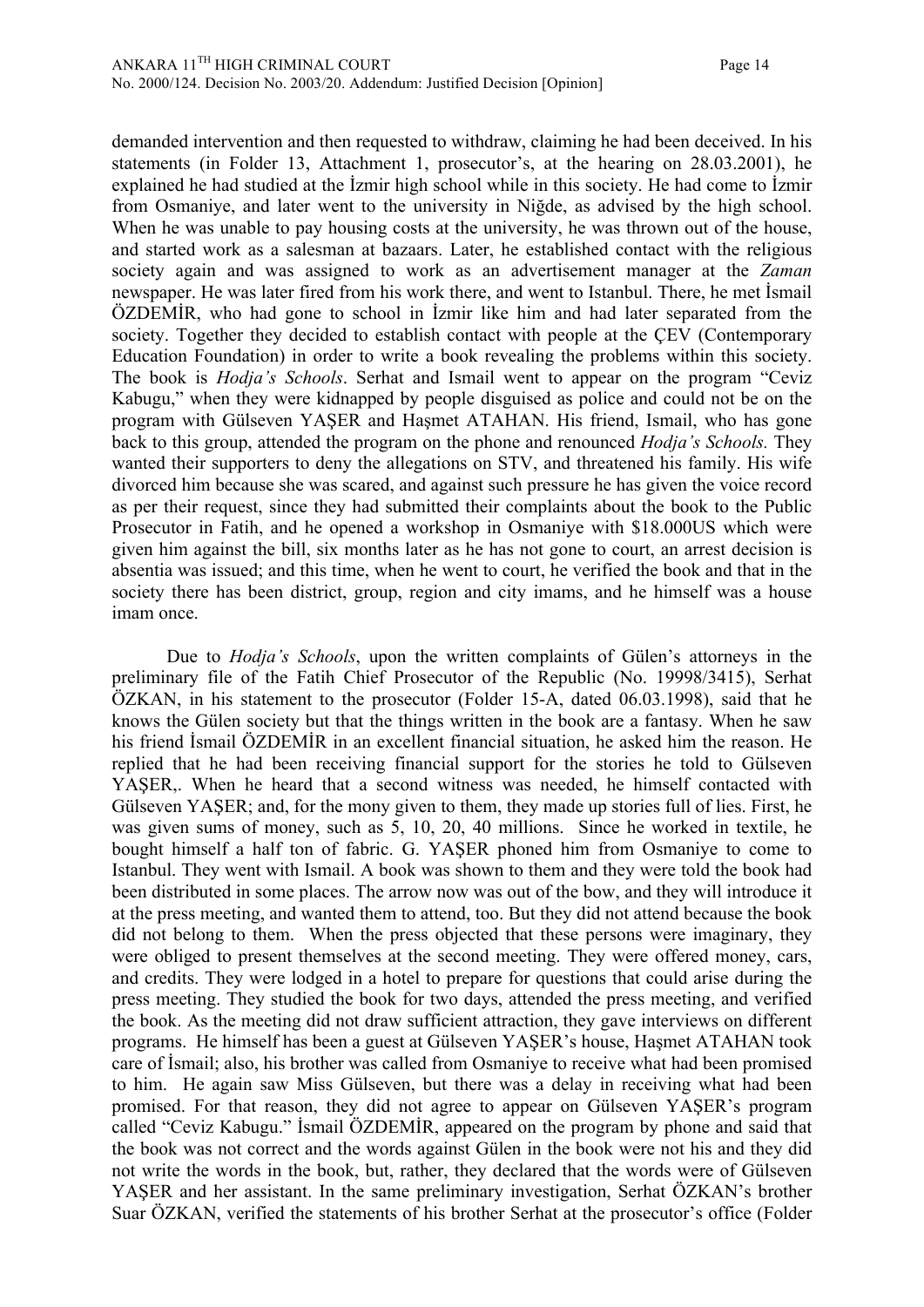15-A). His brother sent him 500kg of fabric from Istanbul. Once his brother called him to Istanbul again. They met with Gülseven YAŞER together, and wanted assurance due to the troubles they caused because of the book, and were given three different checks with value of 500 million TL and additionally they said they will give 250-300 million TL, which they gave them. They promised to send Serhat and his friend to the United States, and offered him a Ford transit vehicle. However, they did not fulfill their promises. Therefore, his brother and his friend did not appear on the Cevizkabugu TV Show. Ismail appeared this program by phone when they were together, and stated that the book is not true. Additionally, in investigation file Folder 15-A are copies of the check related to the payments, presented by Serhat's attorney.

Upon demand by Serhat ÖZKAN to attend, in a petition of 28.03.2001 in Folder 14, the Court decided to permit his intervention at the hearing on 21.05.2001. But by petition of 05.03.2002, he declared that he withdrew his attendance because some persons had deceived him. It was decided to end his intervention at the hearing on 11.03.2002.

Related to the allegation that Serhat ÖZKAN had been kidnapped by force, in the decision of the Uskudar Chief Prosecutor of Republic, dated 01.10.2001 (No. 2001/6713- 10741) (Folder 15-B), this is not verified by İsmail ÖZDEMİR, there is no TV record, and the accused persons do not accept the allegations and accordingly non-suit was issued.

In the preliminary investigation that is the subject of the non-suit decision above, the other student, İsmail ÖZDEMİR, mentioned in the statements of Serhat ÖZKAN and their summary (Folder 15-F, Attachment 2, dated 06.07.2001), said they had gone to the Contemporary Education Foundation together with his friend Serhat ÖZKAN, aiming to obtain a scholarship. When they realized the foundation was interested in religious societies, they spoke with them and told them they had used their conversations without consent in the book *Hodja's Schools*. With his friend Serhat ÖZKAN, he went to STV and told the truth. Serhat has repeatedly changed his statements about receiving money, and is still Gülseven YAŞER's driver.

In the program broadcast on Işık TV on 04.05.2002, of which there is the transcript and cassette in Folder 15-G, the President of the Contemporary Education Foundation (ÇEV), Ms. Gülseven YAŞER, said this was actually written by Zubeyir KANDIRA. In the statement to the Court (in Folder 17-B, at the Court's instruction), she said he is a religious person, but he had problems at the school when he was a student. The administrative cadre of the school, who had conflicts among themselves, made this situation worse by promising to save him from it. The auditors made him sign minutes as if he has been going to the houses which were detected by the auditors and as if some others from the school were going at such places too, again Mustafa Kemal YAMAK, who said that he would solve such problems, established contacts with the senior cadres and he made up and renewed the scenarios which he made up for hours, he tried to related the discipline penalties at the academy to this situation, the issues mentioned in the book are these scenarios, the person named Zübeyir KANDIRA reached him through the Principles, may law suits were started against him because of this book, he is in a difficult situation, it is requested from him to verify the book, again he is taken to the Minister of Domestic Affairs at that time, the Minister also acted with Zübeyir KANDIRA, following the Minister at the phase of the investigation they have gone to Nuh Mete YÜKSEL, who has been Prosecutor of the Republic; he regretted these statements later on. Following his recovery from depression caused by the events at the academy, he renewed his statement, and expressed regret in the petition he gave to the prosecutor's office.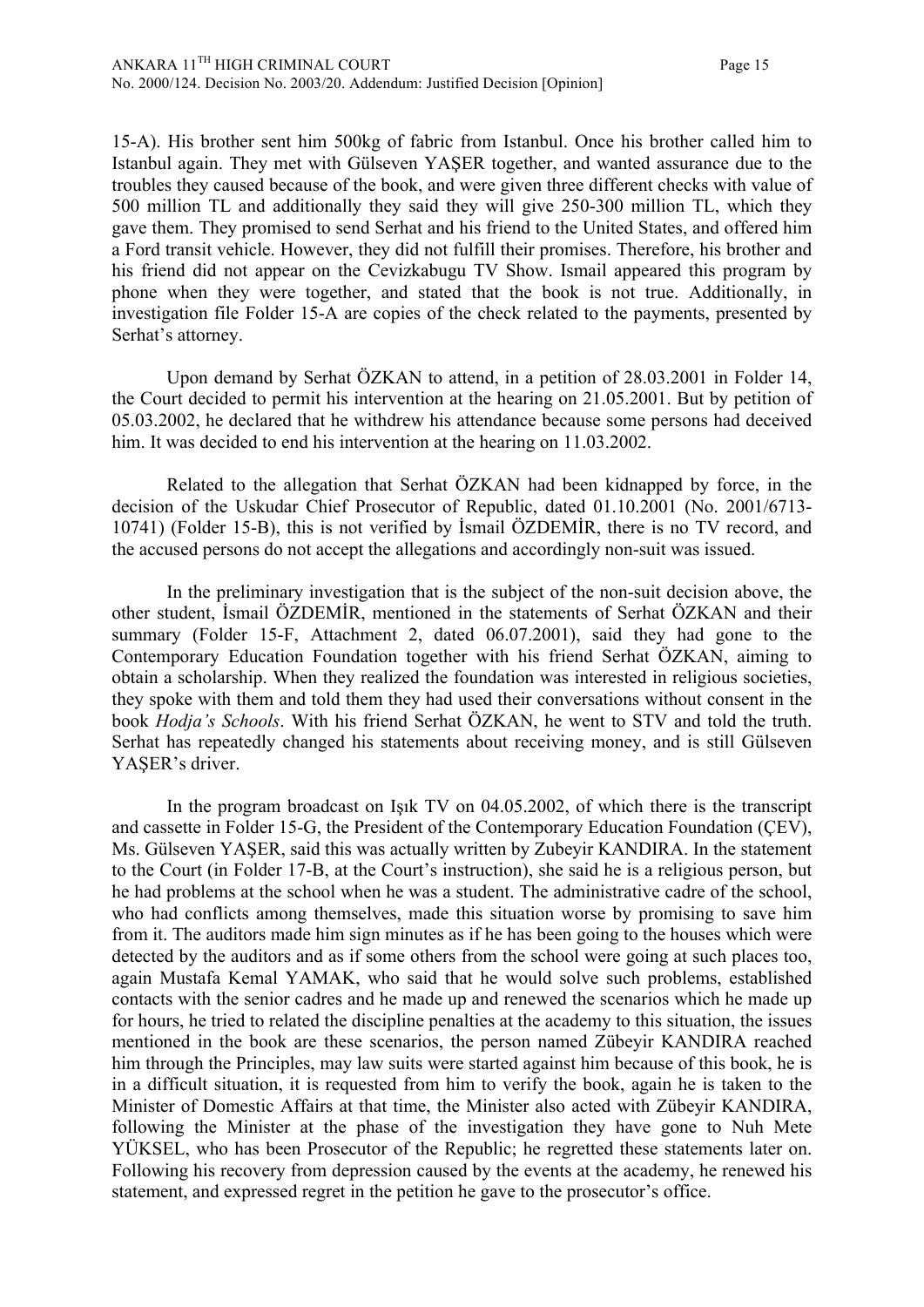#### Witness George MAROVITCH regarding the Meeting with the Pope

George MAROVITCH is the Vatican's representative in Istanbul. It was demanded that he be heard because of the allegations suggesting that Gülen is interested in obtaining spiritual authority. In his statement (Folder 17-B with court order), Gülen met the Greek Patriarch and the Hebrew Chief Rabbi, and together arranged a meeting with the Pope at the Vatican. F. Gülen did not meet him as a representative of the Islamic world. He went to the Vatican with this group of religious leaders to promote dialogue among religions.

#### Witness Serpil GENÇ

Serpil GENÇ testified (in the statement at the hearing on 12.11.2001) that she had attempted to transfer some of her inheritance to her uncle, who had been a columnist for *Zaman* newspaper, but was threatened. She suspected these threats came from the Gülen group.

#### Witness Yalçın ESEN

Yalçın ESENİ declared he had been among the Gülen group before his eventual separation and stated in summary (Folder 13 attachment – prosecution, Folder 17 by court order), that he had gone from Osmaniye to İzmir at the request of his friend Serhat ÖZKAN and studied at high school in İzmir. He stayed at the student boarding house. While he was trying to bring students to the house, he could not keep up with his lessons and was sent back to Osmaniye by the school. He completed the  $3<sup>rd</sup>$  grade (last class) of high school in Osmaniye. When he asked for help with the police examinations following the completion of high school and got it, he was disappointed. These people generally do not like Atatürk, and do not talk much on this subject.

#### Witness Ergün POYRAZ

Ergün Poyraz (the statement at the hearing on 06.05.2002) said he is a research journalist and has been investigating reactionary religious groups in the country. After evaluating the books of Gülen, he stated the Gülen group is an organization intending to establish an Islamic republic centered around the caliphate and this is what Gülen is saying in his comments. Additionally, he does not know Gülseven YAŞER and declared he has not received money from her.

On a Iaşık TV program on 04.05.2002, of which there is a transcript and a cassette in Folder 15-G, a conversation with Ergün POYRAZ reveals that financial support was promised to the witnesses, as spoken between Gülseven AYŞER and a man.

#### Issues and Declarations about the Report of the Ankara Provincial Security Directorate

The witness CEVAT SARAL, who is mentioned in the report of the Provincial Director, Cevdet Saral from the Ankara Provincial Security Directorate, dated 21.04.1999 and No. 245 (at the hearing on 17.09.2001), stated in summary that he was the Provincial Director of Security in Ankara at that time, and that a letter was submitted to him and to the branch director of the intelligence agency requesting an investigation. First, they evaluated the books of F. Gülen written between 1970-1990, and they sensed that an organization model was being presented. Even though the speeches had been widely accepted, they had the impression that there was a hidden message related to issues of religion and society. He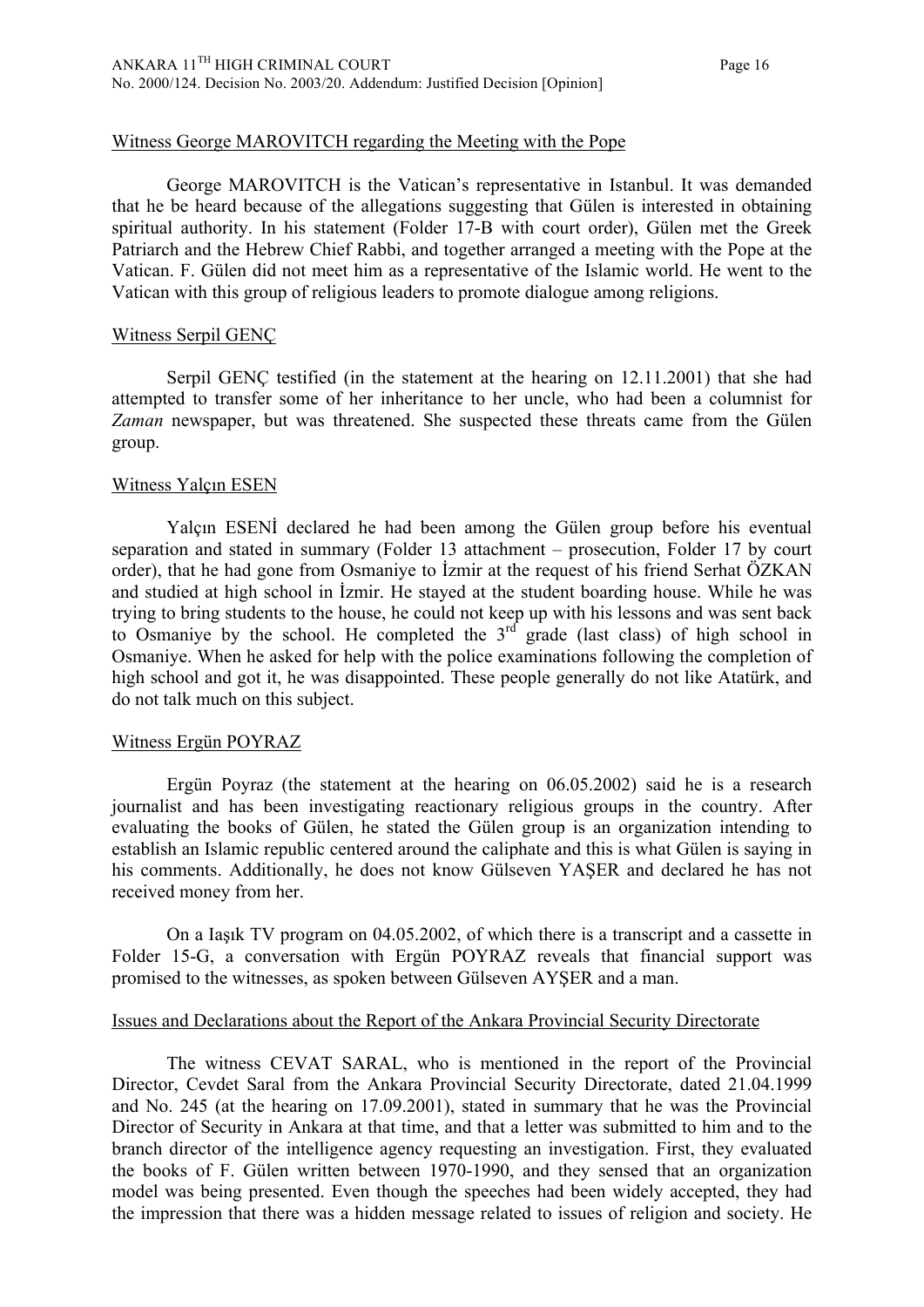does not provide a detailed examination of the sources of the evaluations. Osman AK has performed that. He cannot exactly describe the structure of F. Gülen's security force, the examinations they have done are only informational studies. The works have not reached the second phase, namely the inquiry phase. He does not know the result of the investigation at the audits board. They have undergone an investigation because of the report which they prepared about Gülen, and were accused for having prepared a prejudiced report. He was penalized; and court sessions were scheduled, but then were cancelled.

Witness Osman AK, who was mentioned in the report of the Provincial Director of Security Forces in Ankara (at the hearing on 12.10.2001), stated that, at relevant times, he was assigned as the Assistant Security Director to the Ankara Provincial Security Information and Terror Branch Directorates. A letter was submitted to him, suggesting an investigation be conducted within the security organization about the organization headed by F. Gülen, based on news published in *Aydınlık* newspaper. They evaluated about twenty books by Gülen. In the records of the security archives, Gülen has always been viewed as a moderate and harmless person. This led to consideration that this has two phases, and they sent a letter to the senior officials in which they wrote that this situation should be evaluated across the country. They did not receive an express response after this letter, and they interpreted this lack of response to mean they should begin their investigation. Copies of their impressions were sent to the General Directorate and to the Chief Prosecutor of the State Security Court on April 21, 1999. Their work was preliminary, and not completed. There has been a team of people evaluating his work with Cevdet SARAL and Ersan DALMAN. There were some others collecting information, the reports did not show hate or revenge.

On the program shown on IŞIK TV on 04.05.2002, of which there is the transcript and the cassette in Folder 15-G, in a conversation with the President of ÇEV Güülseven YAŞER, it is indicated that the security forces were under the impression that the military was behind this event. After negotiating with Osman AK, and statements which support his statements, should be given after meeting with the directors in Ankara and Osman AK made them glad and so on.

Witness Ersan DALMAN gave a statement to the Ankara Provincial Security Directorate (by order in Folder 17-B) and at the hearing on 11.03.2002. That statement and the statement to the Court are similar to those by witnesses Osman AK and Zafer AKTAŞ. DALMAN had been the branch office director of the Ankara Provincial Information Office at that time, which was instructed to investigate the *Aydınlık* article. Since there was no criminal information or evidence against Gülen, they were told to perform an information study. They collected the published books of Gülen and spent the nine-day feast holiday reading them, and prepared a report by collecting sentences spread throughout all of the books. While they were performing this investigation, they suspected that their phone calls were being monitored, viruses sent to their computers, and someone was trying to erase their work. They were dismissed from this assignment after the wiretapping event, and their reports were sent to Security Information Office Directorate, Auditors Board Directorate and the Chief Prosecutor of the State Security Court (DGM). Their work was preliminary; they could not find evidence against the organization that would have legal consequences. Long before any accusations were made, the auditing board had initiated an investigation of 82 persons in the organization. This list was added to the study done in 1992, which states that there were security personnel were assigned places outside of Ankara. He declared similar things before the Court.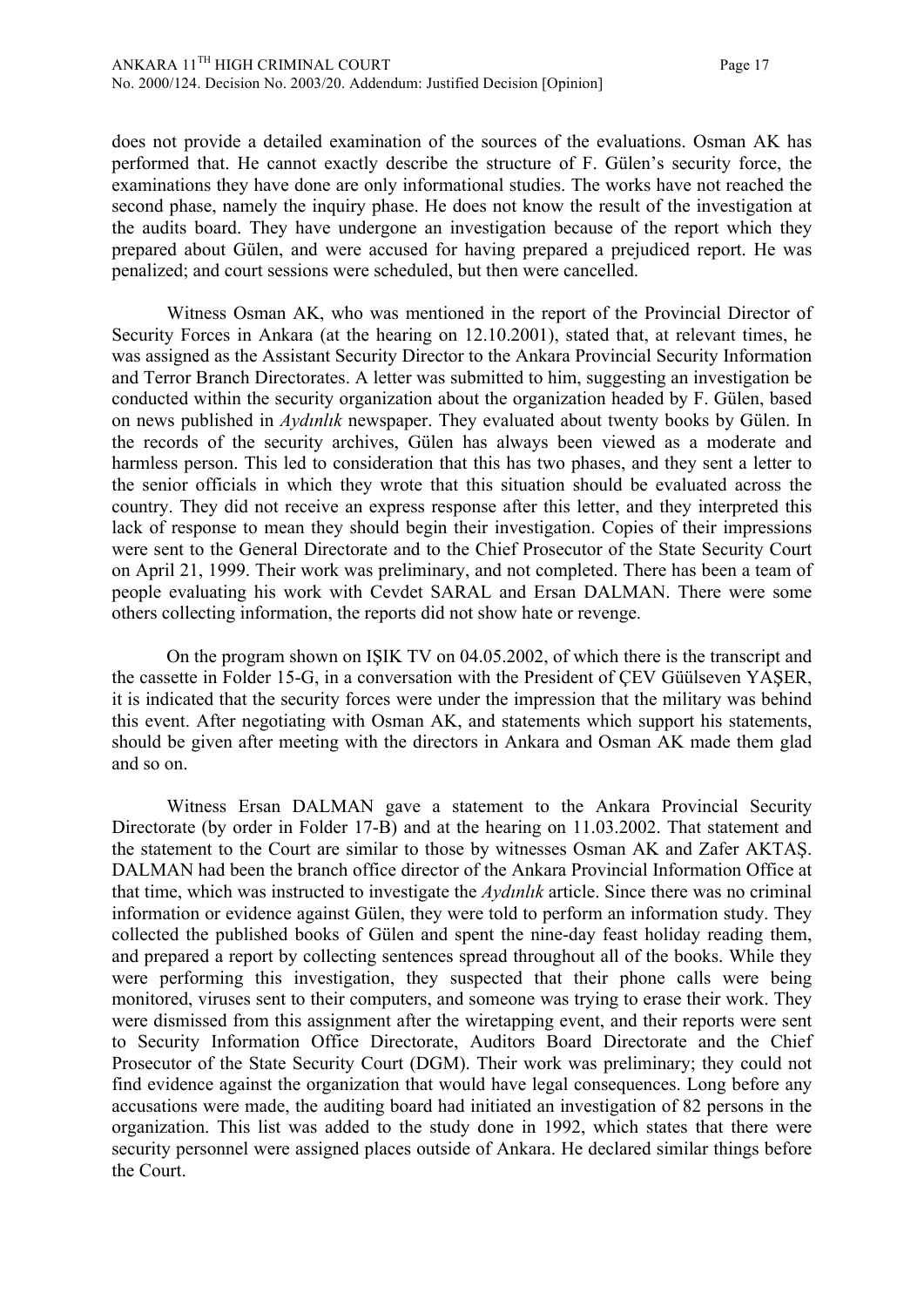The witness Zafer AKTAŞ (mentioned in the report of the Ankara Provincial Security Directorate at the hearing on 11.03.2002) gave his statement before the Court. He was the director of the information branch office at the time when they prepared a 46-page report examining the books of Gülen. After the report was submitted to the senior departments, a country-wide investigation was requested. They did not come an express answer from senior officials; they claim that the provincial security department was responsible. They worked by establishing a board at the provincial security directorate. Then, the Melisa virus appeared on their computer; but they managed to save some of the information. On 21.04.1999, the abovecited report was presented; and, following that, wiretapping allegations arose against them. These allegations were judged at the Kırıkkale Criminal Court of First Instance. He was suspended, and his work is not admissable as material evidence.

Against the statements of the witnesses Ersan DALMAN and Zafer AKTAŞ that their computers had been corrupted by the Melisa virus and they could not recover their information, the report in Folder 15-G (dated 02.05.2002) states that the Melisa virus is not an erasure virus, but sends word files to third parties without the user's authorization.

Sedat ÖZTÜRK stated (at the hearing on 26.12.2001) that the Provincial Security Director of Ankara was Cevdet SARAL at that time; his assistant was Osman AK; and the branch office manager of information was Ersan DALMAN. The C Board was assigned by a verbal order as a supportive unit to deal with the reactionary and nationalist currents. The coordinator was Lütfullah Uğur PEKCAN, and Aydın BATU, who has been the chief of Office C, has also been the president of the board. T. Samet YERLİKAYA, Zeki GÜVEN and Ayhan ÖZTÜRK were also assigned to work alongside him. The manager Ersan gave them information at a meeting held at Chief Zafer AKTAŞ's office. He wanted people, who have been practicing namaz, fasting and other religious practices, or those who have been in a cult, religious society or thought to be among the Nurists, to be identified from the yearbooks of the schools. They stated that this working method was not correct, but he insisted that his orders be obeyed. The members of the board distributed the work among themselves, but he did the secretarial work since he could use the computer. Even though they had not detected any names, on the second day some names were sent in by Osman AK, Ersan DALMAN, and Zafet AKTAŞ. The names of 82 persons that were published in the *Aydınlık* newspaper had been entered into the computer prior to any investigation. There may be some religious people among them, due to the board's consideration that investigations should be reconducted according to proper investigation techniques and methods. They reported the circumstance to Lütfullah PEKCAN, Ersan DALMAN, Zafer AKTAŞ and Osman AK. They were told not to give any comments. Their offered work was not accepted, and no investigation was conducted as to the names on the list. The investigation within the Ankara provincial security organization was conducted indiscriminately regarding the personnel at all rural and general center offices.

Witness Ayhan ÖZTÜRK stated (regarding the hearing on 26.12.2001) that he has been a commissioner at the Ankara security information branch, and, while assigned at the left table A-3, he was included in the working board in C. His statements were similar to the statements by witness Sedat ÖZTÜRK. Additionally, he stated that Ersan DALMAN and Lütfullah PEKCAN ordered all of them to spy on the followers of Gülen at their shifts and report them in a few days. He and a few of his friends objected that such an investigation should be based on evidence and should comply with the law. Ersan DALMAN punished them for insubordination, and they were worried. At the beginning of April, they were told that their mission was over. As a result, he does not know how, when, or by whom the report on the case was written. They had not prepared any documents which could provide a basis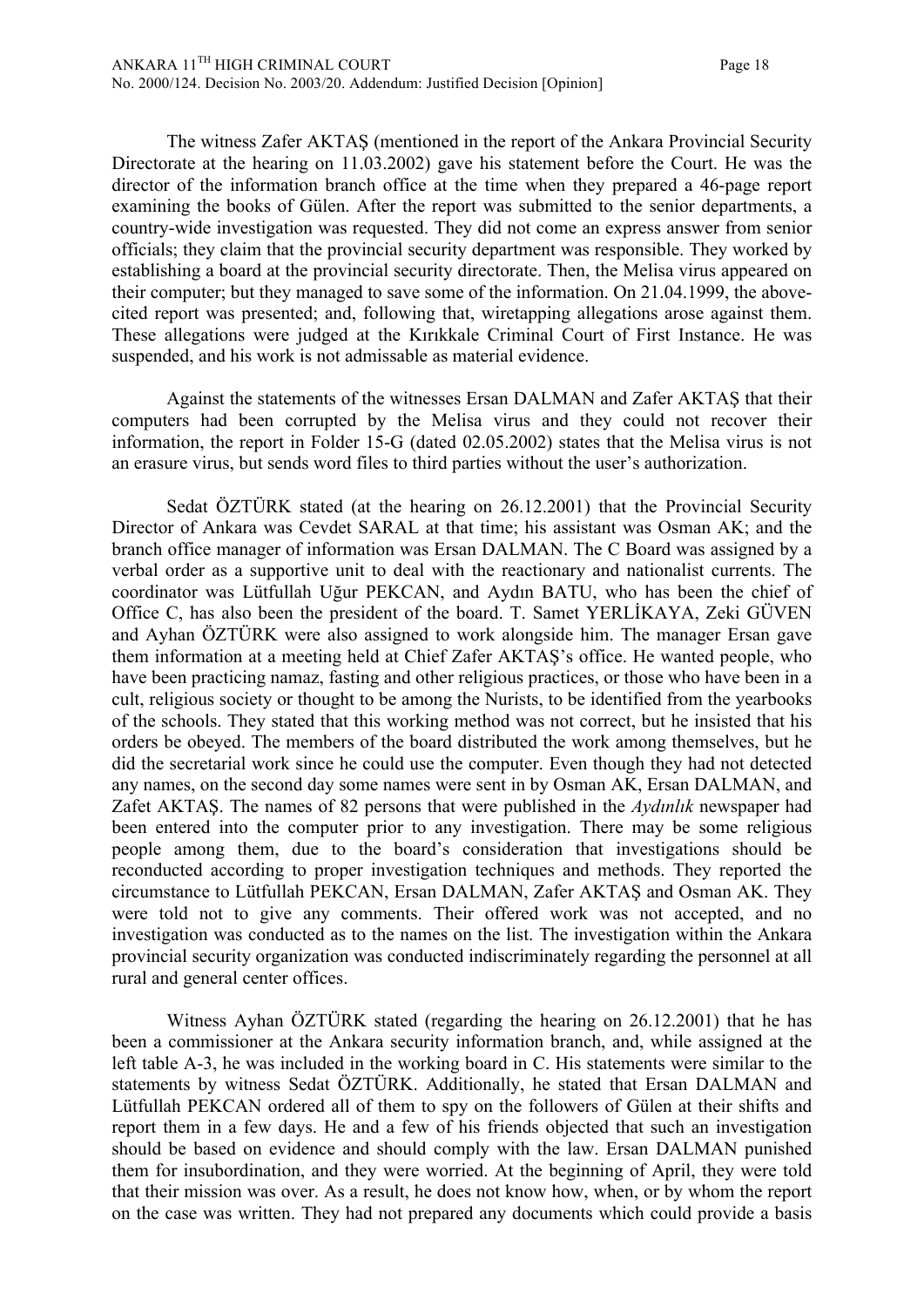for this report. They collected information about the 82 persons mentioned in the list that was published in *Aydınlık*, but this information did not have any value.

The witness Aydin BATU (regarding the hearing on 26.12.2001) stated he had been the chief commissioner of the reactionary and nationalist currents at that material time. Zafer AKTAŞ, who was the assistant director of the branch, requested the previous report about Gülen, claiming that investigations would be carried out against him. He gave the previous reports on Gülen. When he was told he was making propaganda, he said there was a foundation to it. When some friends from other departments were included on the board, he felt as if he was not able to cope with the work. The work was preparing a list of names. They had not done any work beside the names. When he saw the report prepared by his commanders, he knew his group had not performed a work on such a scale.

The witness Zeki GÜVEN stated he had been a commissioner at the information branch at the relevant time. He presented an 8-page petition, substituting his declarations at the Court. In his petition, dated 26.12.2001 (in Folder 17-B), he said in summary that he had been on the board, and at Zafer AKTAŞ's office. Ersan DALMAN stated they would reveal the structures of the Gülen organization within the security forces. He set a limit of one week; but, since this is an issue of conscious, one week was too short; and it was said that the order has been done. The work they did was not considered, but the lists given by Osman AK, Zafer AKTAŞ and Ersan DALMAN, were released. The list was created based on considerations of each person's school years. The work was not performed by a commission, but by a few senior staff members, and did not comply with standard information techniques and methods. While he was at the office of Osman AK's private secretary, he overheard him swearing, "I will cause trouble for those who have put us in trouble, and I am going to put a stamp on them that they are supporters of F. Gülen and will send them to TEM (Terror Branch)." He heard this conversation because the door was slightly open. The personnel of the technical Branch of the Information Office Directorate, who were responsible for revealing Osman AK's involvement with the wiretapping controversy, were also included in the list of names. The report, which was prepared about the personnel, was torn and thrown away by Zafer AKTAŞ.

The witness Taner S YERLİKAYA stated that, at the relevant time he was the Assistant Commander of the Administration Office at the Ankara Information Branch. Their work was a preliminary investigation. He performed secretarial work together with Sedat ÖZTÜRK, but only recorded incoming information. The other information and documents were outside the scope of his duties.

The witness Lütfullah Uğur PEKCAN, regarding the report of Ankara Provincial Security Directorate (ordered statement in KI.17-Ba), stated he had been the Chief Commissioner at the Ankara Information Branch at the time. He worked on the team for about a month, but they could not reach any conclusions related to the allegations published in *Aydınlık*. The purpose of the working board was to determine if F. Gülen had any structures in the security forces. In the determinations they made, they generally tried to come to a conclusion based on the lifestyles and the intellectual opinions of their colleagues. It is correct that there have been conflicts among the working group in naming certain persons as suspicious, because the list was compiled without any evidence. The colleagues were comfortable about that. However, the work did not reach a conclusion; and the list was not sent to any authorities or made official.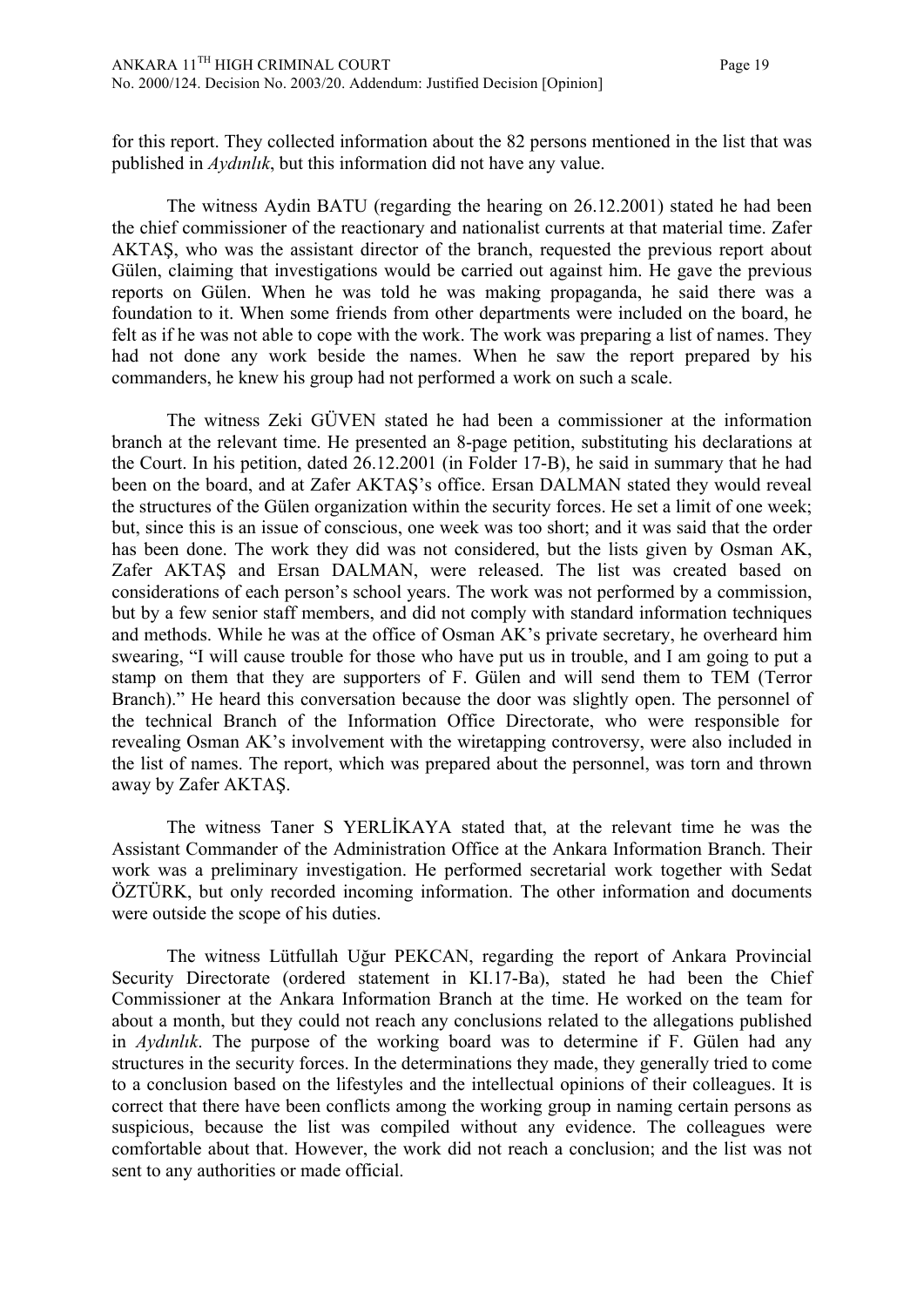The witness Cavit ÇEVİK stated he had been the Branch Director of TEM (Terror Branch) in Ankara at that relevant time. Under the circumstance, when the Court asked if the Gülen organization was structured like a terror organization, the Terror Struggle Office Directorate of the General Directorate of Security responded that the information branch was not authorized on this issue. Based on the report of the Provincial Security Directorate of Ankara, the work was performed by the Information Branch Directorate of Ankara. During his term of duty, he did not know of any terror acts by the Gülen group.

It is observed that, regarding the report of the Provincial Security Directorate of Ankara, information techniques and solid objective working principles were not complied with, as in the record, dated 24.04.2004, No. 20/2000 of the General Directorate of Security, in Folder 15-A.

## The Transcript Analysis of the Conversation Belonging to Gülseven Yaşer, Which Also Concerns the Other Evidence

The cassette recording of the Işık TV program on 04.05.2002 was presented as evidence by the defense in the Folder 15-G on 01.07.2002, Gülseven YAŞER, who requested attendance against their client, has attempted to make up unrealistic evidence. The CDs and cassettes which form the basis of the case are a product of conspiracy, and a video cassette and the transcript alleging that were presented to the Court.

In the cassette transcript, published on Işık TV and presented to the Court by the defense, a conversation occurs between two persons. One of the speakers is Gülseven YAŞER, and the other one is a man. Gülseven YAŞER says, as she hands the cassettes to her friend by making some gestures with her hand "You will handle these, and we will make a 'Best of F. Gülen.' "and in the previous one it is written ÇEV, and when they attend the court hearings they will not be writing that in order not to make a crime announcement, a meeting to be done with Osman AK, and at the security it must be posed as if the military is behind that; and it should also be informed to the Ministry of Domestic Affairs, Serhat has cried that money should be sent as he has children; there has been himself and Haşmet in Istanbul, and that it has been necessary to gather with the directors in Ankara for this issue, and to give statements that support that of Osman AK, the student must be sent among them, they should benefit from them by making them work for long durations, or otherwise it will be against themselves, Ramazan which is of the PKK of whom they stopped the scholarship is not around anymore, The money which will be paid to Serhat should not be neglected; there should be found a job to Eyüp; Eyüp's mother has told about them that they are also useless, and that from the children which they supported too much there are such ones who talk negatively about them; İsmail has done so; the two children on hand from the PKK may also be like Eyüp and Serhat in the future, they will be arranged, they bought a computer to Eyüp, they are glad about the statements of Osman AK; and that is also necessary to organize the Great Assembly and Supreme Court, the weak side of the persons who will be earned should be observed, money is always being sent to Eyüp are the things they talked about."

In the explanatory statements of the defense on 18.10.2002, upon the complaints of the families of the martyrs about the cassette program on Işık TV about the ÇEV, the No. 3 State Security Court started a case against Gülseven YAŞER and the members of her management board (Base No. 2002/246). The transcript of the CD of the program on Işık TV in the file was made by the Police Anti-Terror Branch Office, and its content was not denied by Gülseven YAŞER. Only the person performing the recording is in question.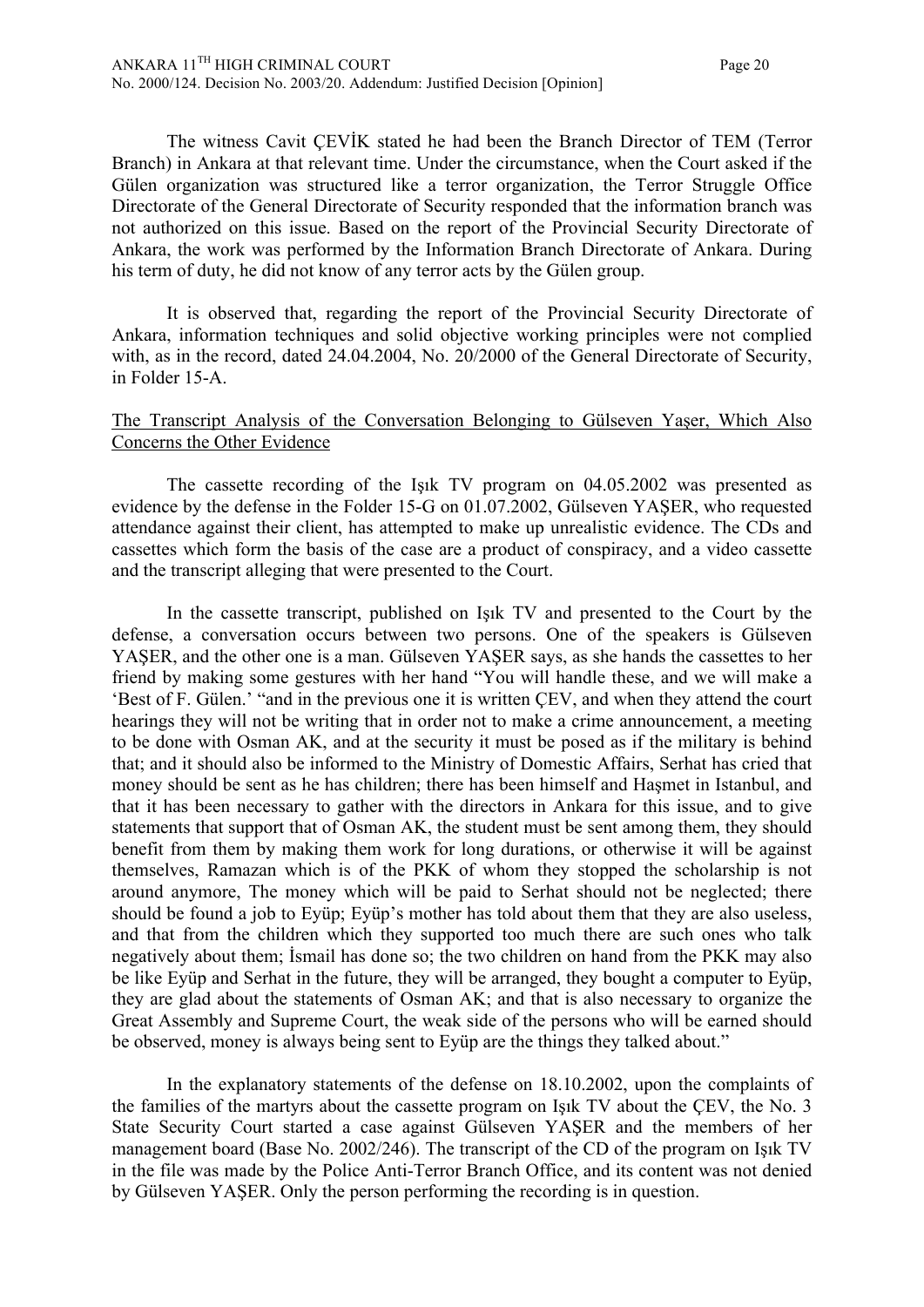It is observed that Gülseven YAŞER requested to intervene in the case; but, at the hearing on 16.10.2002, this request is rejected.

#### Other Evidence

*The Suspicions Introduced by the Century*, *The Axis of İrşad*, *İla-yı Kelimetullah-Cihat- Era and Generation*, *Prism, Measurements and the Lights on the Road*, and *From Chapter to Chapter* are all books written by F. Gülen from which some passages were extracted in the indictment. Also, the book *My Little World* was offered as evidence. Additionally, the books *Hodja's Schools*, *The Cops of Fethullah*, *Portrait of the Enemy of the Republic*, and *The Deep Mission of Fethullah Gülen Efendi*, all written against F. Gülen, are included along with some published articles and broadcast video cassettes containing comments against F. Gülen

The books related to the Abant meetings, the book which contains the speech by Prime Minister Bülent Ecevit, the interviews and the statements of Gülen as given to various press and publication institutions, and some statements of intellectuals and people from the government regarding the activities of the accused, are presented as rebuttal evidence. The legal comments of Prof. Dr. Çetin ÖZEK state that, from the point of the accused, the excerpts from the book that were shown as a basis for the allegations do not constitute a crime within the scope of the Law No. 3712.

Many written and visual publications and documents were presented during the trial by the alleging and defending parties. Most of which, rather than being material evidence, were presented as a totality, rather than separately and in detail.

#### The Evaluation Notes of Institutions; Response Letters and Reports

The assessment letter of the Information Office Directorate related to the Gülen group in Folder 5, (Series 128), as belonging to the General Directorate of Security with the date 05.05.19999 and No. 5124, was sent upon the request of the Chief Prosecutor of Ankara State Security Court, and the number of the attached pages are.… The response states that in Turkey, Islam does not target the state itself but aims to raise intellectually integral human persons. This understanding of Islam is called Traditional Islam, Tasavvuf Islam, Anatolian Islam, and Turkish Islam. Traditional Islamic society in Turkey takes the form of cults and currents, including the Nakşibendi, Kadiri, Süleymani, Nur F. Gülen group, New Asian group etc. Apart from such traditional groups, there are radical terrorist groups, and these include Hezbollah, İBDA/C, Islamic Act organization, Vasat, Aczmendis, etc. The F. Gülen group is defined among those that do not target the state, but attempt to edify human persons instead.

The formation of schools, boarding houses, and étude schools have been executed within the scope of the Private Education Institutions Law No. 625. The education activities abroad are audited by the Ministry of Education and by the institutions of the related country, and they have been established by the support of companies and businesses. To resolve problems that are encountered domestically and abroad, there is a consultation board made up of his trusted friends. They have not been holding meetings in the recent years, and F. Gülen has kept himself from using such words as "Shari'a," "sheikh," and "imam." There is no confirmation that he has used such terms as "world imam" or "country imam." Instead, members and leaders of this group use words such as "coordinator," etc.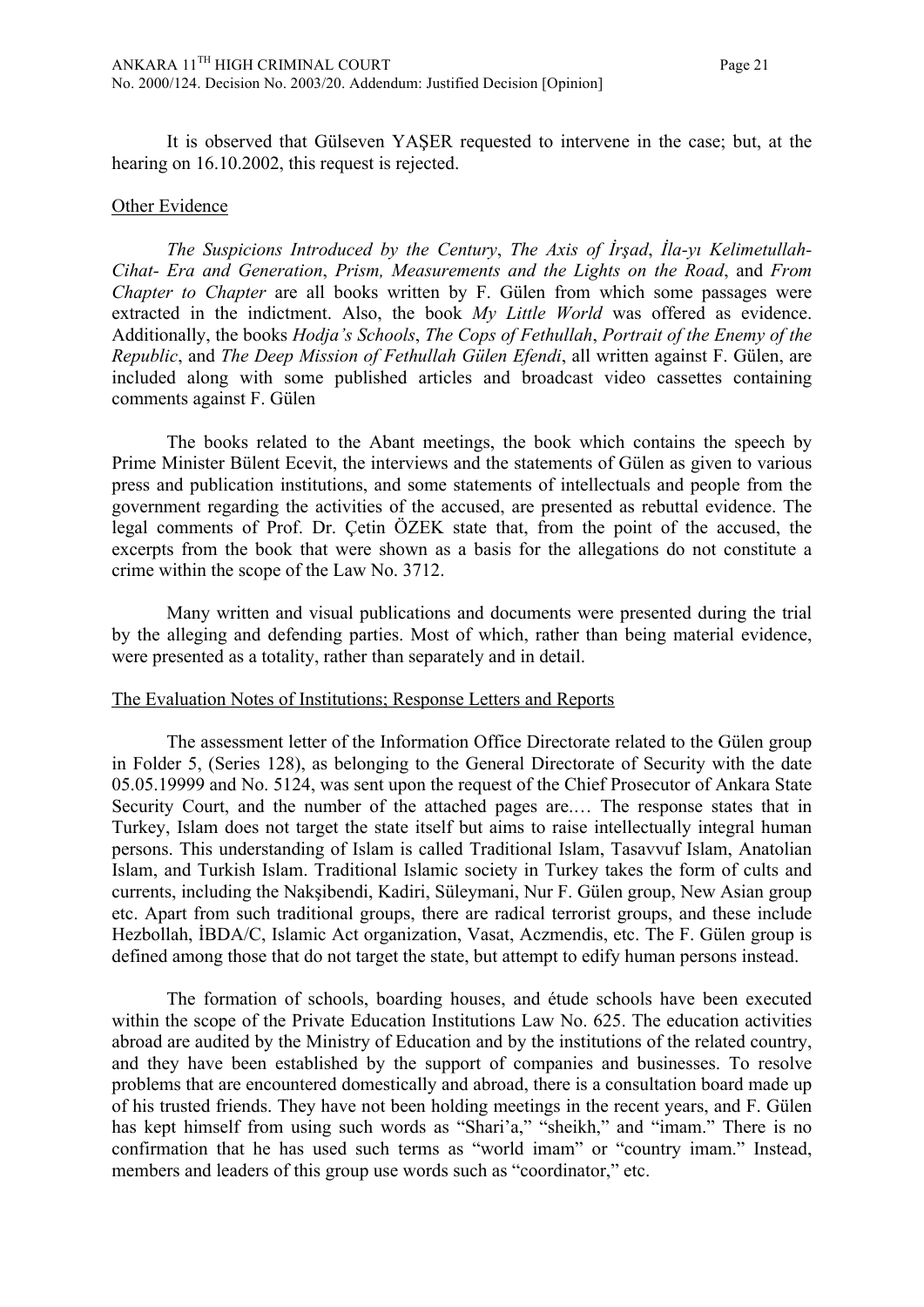In Folder 5, Series 155, the assessment letter of the Ankara Provincial Security Directorate, dated 21.04.1999 and No.2456-99, states that, upon the news published in *Aydınlık*<sup>'</sup>s559<sup>th</sup> issue, the auditor board started an investigation. The Provincial Directorate requested information, documents, and certificates related to the investigation, so an assessment was made. In the assessment, F. Gülen was found to be far different from typical religious leaders. Some claims about him were: due to his deceptive methods, in which he sometimes talks good about Atatürk; sometimes supports the primary education limit of eight years; sometimes attends meetings with the Pope; the sufficiency of his religious information is suspect. His target is to establish a theocratic regime in which a certain class holds the power, and his work frequently mentions terms such as Işık (Light) Houses, ışık bases, and ışık cavaliers, which suggest a certain amount of organizational structuring. Eyüp KAYAR, the student who spoke to the Ceviz Kabugu TV program, confirmed the existence of these structures. This religious society has a hierarchic structure: world imams, consultation boards, regional imams, and city imams are all included in the Gülen organization. The name of the group means the "cult of light," and the Police College and Academy are among the many educational institutions that this group has infiltrated. In 1992, the audit group began an investigation of this group, but there was insufficient evidence, and a non-suit decision (No. 1998/24) was issued by the prosecution of the State Security Court's Chief. In KI.15 A, a certificate from the General Directorate of Security, dated 24.04.2005 and No. 20/22, states in summary that the report prepared by Osman AK, Ersan DALMAN, and Zafer AKTAŞ about the Gülen group did not comply with the working methods required in information studies. The report was apparently prepared in a very short time, between April and May 5, and as it does not include adequate information. Its accuracy is in doubt. The personnel assigned to conduct the report were not expert in this field, and therefore abused their duties. It is stated they should be disciplined for the irresponsibility of their investigation, and in the future administrative and legal requirements should be fulfilled. The conclusion report in Folder 1, dated 22.07.2002 by the General Directorate of Security, states that, within the framework of an investigation performed in compliance with the legal methods and techniques, hierarchical structures within the Fethullah Gülen organization could not be detected.

In the Folder 6 series, the assessment letter with no heading and an illegible signature, attributed to the Directorate of the General Staff in the indictment, states in summary that, compared to the other Nur groups, the Gülen group is less clear as to whether or not it supports the secular government. The Gülen group emphasizes the compatibility of Islam and Turkish identity, operates within contemporary legal structures, and complies with the rules of democracy. They emphasize through their leaders that they are on the side of the state, which has gained them large public acceptance. In 1997, King Fahd of Saudi Arabia offered the group financial support in exchange for its services, but his offer was rejected. About the claims of their intention is to establish a theocratic Islamic dictatorship, and are establishing cadres for this purpose. They present a moderate public image as a branch of the Nur cult, and with their Turan identity they have earned the sympathy of average Turkish citizens. They look as if they have adopted Atatürk's principles and are on the side of the Republic. Yet, their leaders do not wear ties because it conflicts with the Islamic style. This poses a danger to the democratic secularism of Turkey, and they should always be kept under control. The image they are supported by the state should be rebutted.

Folder 6 (Series 158-191), has an article related to Gülen in the 98<sup>th</sup> issue of *Middle East Quarterly* is attached. This article is of the opinion that Gülen is not on the side of the Shari'a state and does not wish to use the government to implement Islamic law. Instead, he believes that most of the Islamic regulations relate to the private life, and only a small portion is to be adopted by the government. This understanding has made Gülen an opponent of the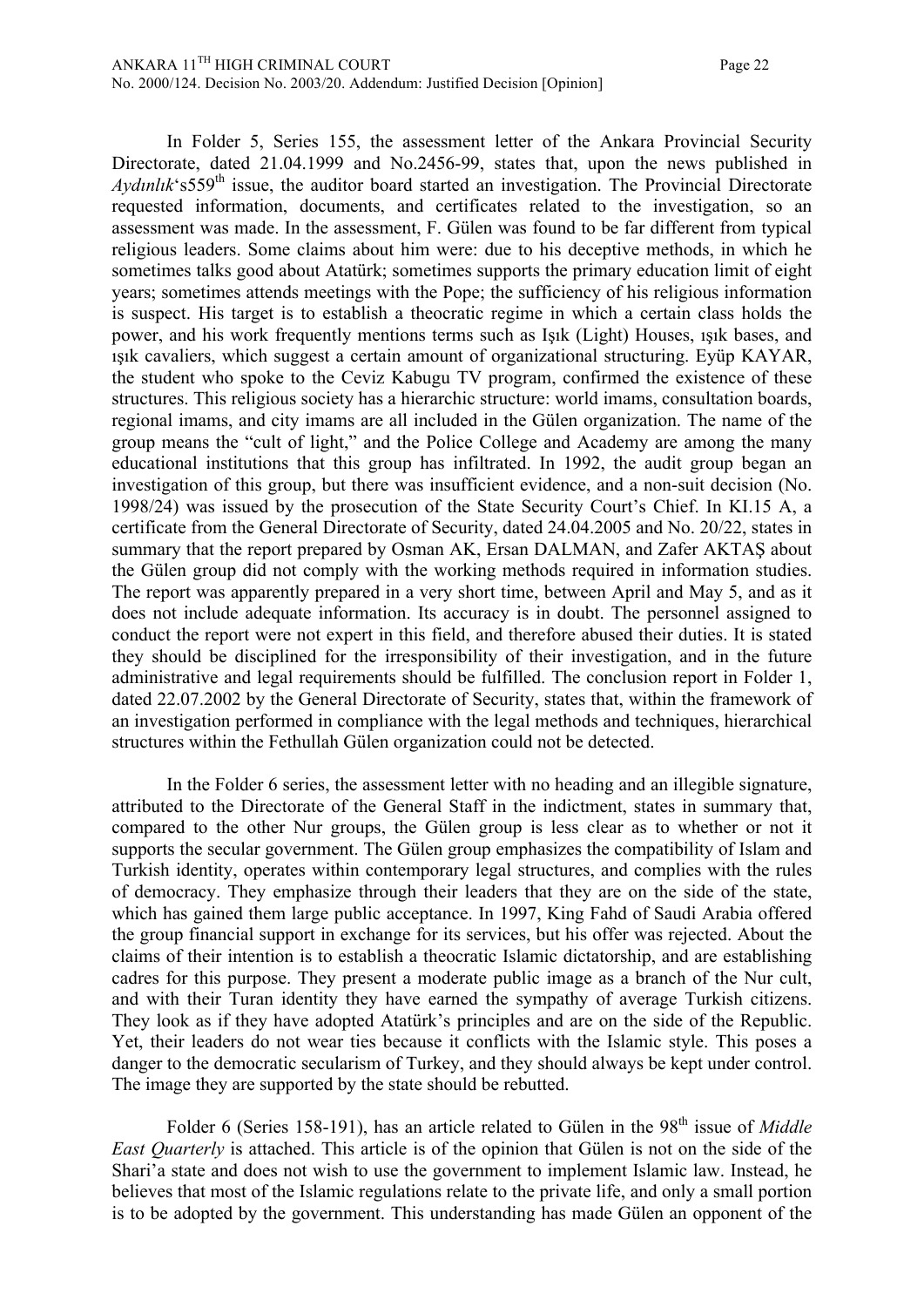regimes in Saudi Arabia and Iran. His opinion is that Turkish nationalism should be Islamic, and that Islam should be interpreted from the Turkish perspective. He considers the clothing of women to be just a detail of tradition, and supports Turkey's membership in the EU. As a movement, he intends to create a loyal Muslim society that will stand up against political Islam, and his followers are opening schools in many places across the world. Islamists believe that the supporters of Refah are using the Gülen society in order to extend secular regulations, and he is very careful not to provoke the army. Yet, in the political arena, a significant number of intellectuals accuse him of seeking to achieve the same goals as the Islamists. Some of the secular parties view Gülen as an alternative to Refah, and some liberal and conservative intellectuals support him. Gülen's difference lies in his efforts to revitalize traditional values through the official modernization efforts of the state. His project resembles the Sufi tradition, which addresses the spiritual need of individuals and intends to educate communities and provide stability during times of upheaval. However, the movement is suspected of seeking to become a political power because of its relationship with the military and elite class and its emphasis on the conversion to an open-minded, flexible, and democratic society.

Additionally, Folder 6 (Series 196-201), has letters from Turkish embassies abroad. Some of these letters state the opinion that it would be appropriate to suspend the obligations to military service for the teachers at the Gülen schools abroad because of their contributions to Turkish culture. But some letters express suspicion about such schools.

In Folder 8, there is documentation that the Chief Prosecutor of the State Security Court submitted his conclusions relating to the F. Gülen group investigation in response to the request for information. In Folder 8 (Series 224-225) and Folder 13 (Attachment 7), the response letter, dated 21.09.2000 and No. 130413 of the General Directorate indicates that the information relating to the étude schools, schools, companies abroad and foundation, etc. was sent on a city-by-city basis.

In Folder 8 (Series 226), the response of the General Directorate of Security, dated 20.07.1999 No. 1999/2402, provides information about the activities of F. Gülen group in the city of Uşak.

In Folder 8 (Series 227), the response letter, dated 06.08.1999, No. 2715, provides information about the activities of F. Gülen group in the city of Rize.

In Folder 8 (Series 227), the response letter of the General Directorate of Security, dated 28.07.1999 and No. 2568, provides information regarding the private schools, étude schools, educational institutions and activities related to the society of F. Gülen in the cities of Erzurum, Çankırı, and Çorun.

In Folder 8 (Series 263), the response letter of the General Directorate of Security, dated 07.07.1999 and No. 3244, contains information about the boarding houses for student and educational institutions related to F. Gülen's group in the city of Erzincan.

The Folder 13 (Attachment 8), the response letter of the General Directorate of Security, dated 07.10.2000 and No. 139100, includes the unofficial translation of a booklet written about the group in Istanbul and the breakdown of its companies, etude schools, and educational institutions.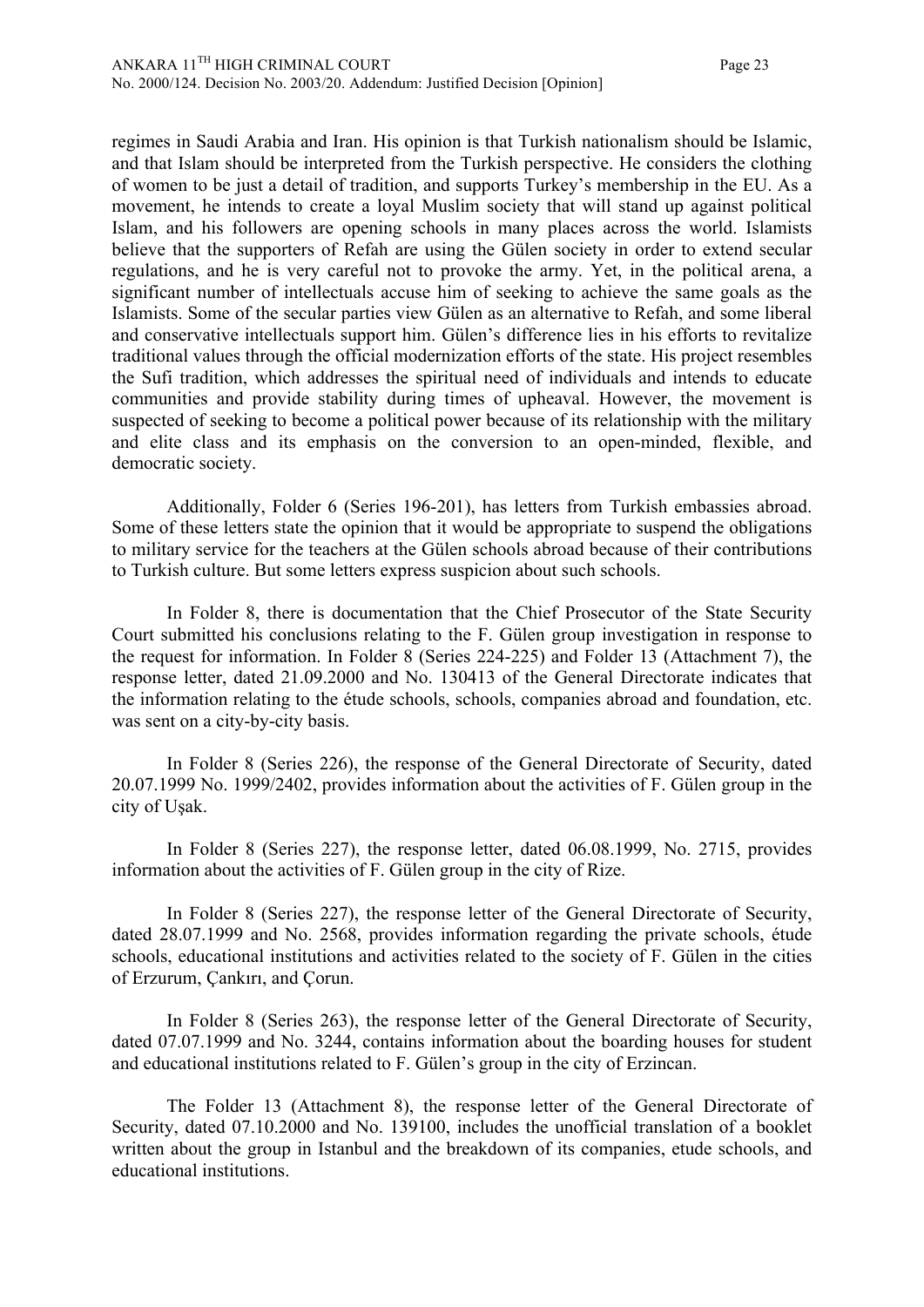In Folder 11 (Series 851-979), the assessment notes that are allegedly attributed to the general Command of gendarme state that F. Gülen intends to reject the principles of Atatürk, establish a republic based on Shari'a (Islamic law), and establish Turkish-Islamic unity. These notes claim that, since the group's strategy is to establish cadres, precautions are required to prevent their achievement; and they should be followed and audited frequently.

The report of the General Directorate of Security that is in Folder 13, Attachment 8, dated 13.10.2000 and No. 6894, was submitted upon request of the Court. The report states that the Nur religious society found it inappropriate for F. Gülen to deal with the daily politics, which was active among the New Asia group, and Gülen separated from that group in 1970 and started to act on his own. He opened étude schools and boarding houses for young people by means of the companies, foundations, and businessmen who supported him.

The aim of the F. Gülen group is to achieve economic and political power in Turkey, although they do not directly disrupt the power balances of the country and avoid an expressly political approach.

Gülen's strategy is to inculcate a young generation with his Islamist teachings through his works of propaganda.

The organization is made up of students, friends, and sympathizers. Problems, which the students cannot solve on their own, are resolved by district, city, and regional imams.

The activities are conducted through legal institutions and establishments. At the educational level, Gülen has established etude schools, private colleges, boarding houses, and student houses. In addition to education, the group also acts through businessmen and through the broadcast media. The student houses are called Houses of Işık (Light).

The group is engaged in many educational activities abroad. It has been observed that they are trying to present a more moderate Islam, one that emphasizes compromise and dialogue, to the secular and democratic community, rather than the radical Islamic approach which coincides the same term with the efforts they paid to open themselves to the community which in fact is qualified as becoming transparent among themselves in 1990s. No armed activities of the group have been detected as of the present time.

The last report of the General Directorate of Security, dated 03.03.2006 and No. 43178, includes the evaluation made upon request of the attorneys. It is observed that F. Gülen has no criminal record; nor do any of the persons related to him. The activities of religious dialogue organized by Gülen and his supporters are considered to be purely missionary activities. F. Gülen does not have a relationship with any legal body except as the Honorary President of the Journalists and Writers Foundations. Gülen's intense reaction against terror and his advocacy for dialogue between religions have been criticized by some groups, and he has received death threats from radical terror groups such as Hizbullah, El-Kaide, and İBDA/C. The Ministry of Domestic Affairs decided to give him protection between 1996-1999 because of threats from these groups.

Fethullah Gülen rejects terror and opposes the use of violence. The legal persons and institutions related to Gülen are not the sort of organizations mentioned in Law No. 3713; they have not convened to disrupt the constitutional order by means of violence and force, and there are no documents which could indicate that this is in any way intended. Therefore, these groups cannot be evaluated within the scope of Law No. 3713.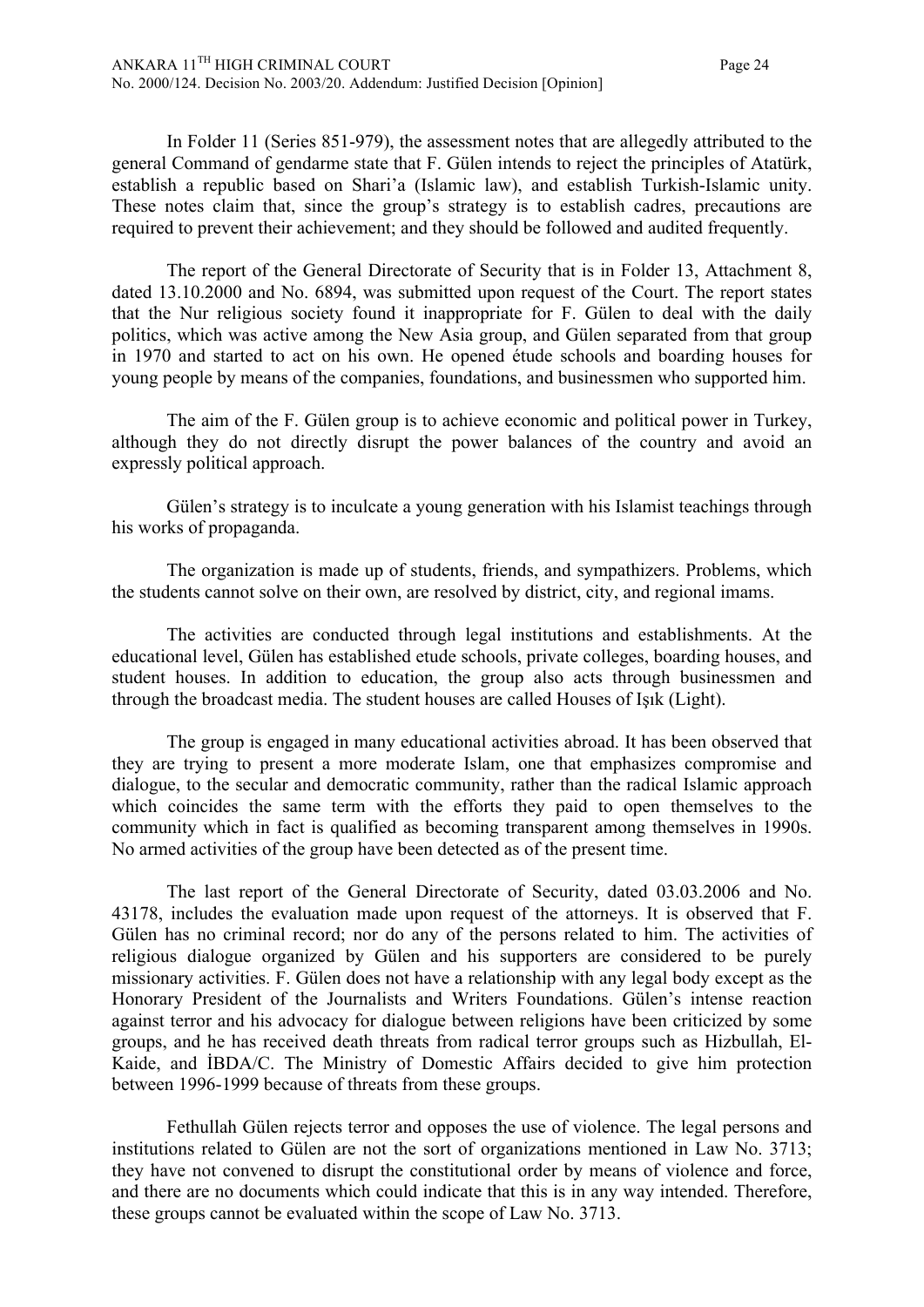## PREVIOUS INVESTIGATIONS AND PROSECUTIONS

In Folder 19, in the series of allegations made against the accused, the file relating to the legality of the structuring of the F. Gülen organization was separated out, and from which this investigation still continues. That investigation was conducted during the preparations No. 2000/507 of the Ankara State Security Court, and nineteen consultation board members and supporters accused of illegally organizing received a non-suit decision on 15.09.2003 (No. 2003/87). That investigation was concluded.

This decision states there is no evidence that the accused committed the alleged crime. Further, even if the allegations of organization were valid, there is no evidence of violence, force, or intimidation on the part of the accused that would constitute a criminal action. Thus, the non-suit decision was issued as to article 1 of the Law No. 3713, as amended by Law No. 4928.

In Folder 19, the decision of the No. 1 Adana State Security Court, dated 11.12.2001 and No. 2001/263-2814 E.K., acquitted the 26 persons accused of membership in a F. Gülen terror group. The case alleged violation of Article 7/1-2 of the Law No. 3713.

In Folder 17-B, the Chief Prosecutor of the Ankara State Security Court, dated 20.11.1995 and No. 1995/334-2, decided to non-suit the case of F. Gülen's declaration that in some sections of the Army, preparations are being made for a Memorandum.

In Folder 19, the decision, dated 29.12.199 and No. 1999/146-191 E.K., of the 2<sup>nd</sup> State Security Court of Ankara acquitted members of the Gülen group of the indictment that they convened at a House in Eskişehir, read books of Said-i Nursi, and discussed religious matters.

In Folder 19, the decision of the  $2<sup>nd</sup>$  State Security Court in Ankara, dated 23.10.2000 and No. 2000/36-140 E.K., acquitted the accused of charges against them. They were accused of establishing a criminal organization and for reading the books of Said-İ Nursi in meetings in the Çamlıyazı Village in Samsun. The acquittal determined that no criminality for their actions had been established before the court.

In Folder 19, the public decision of the  $2<sup>nd</sup>$  State Security Court in Ankara, dated 18.06.2001, Base No. 2000/106 and Decision No. 2001/106, acquitted those in Samsun involved with the Cult of Nur who were accused of forming propaganda meetings against the unitary status of the state.

In Folder 17-B, the non-suit decision of the Chief Prosecution of the State Security Court in Ankara, dated 20.03.1998 and No. 1998/124, states that sufficient evidence could not be found against the persons at the Police Academy accused of attempting to establish the "Illegal Fethullah Hodja's Students" organization.

In Folder 17-B, the Chief prosecutor of Uskudar, on 01.10.2001 and No. 2001/6713- 1074, issued a non-suit decision regarding the allegations of kidnapping made by witness Sedat ÖZKAN and his friend İsmail ÖZDEMİR.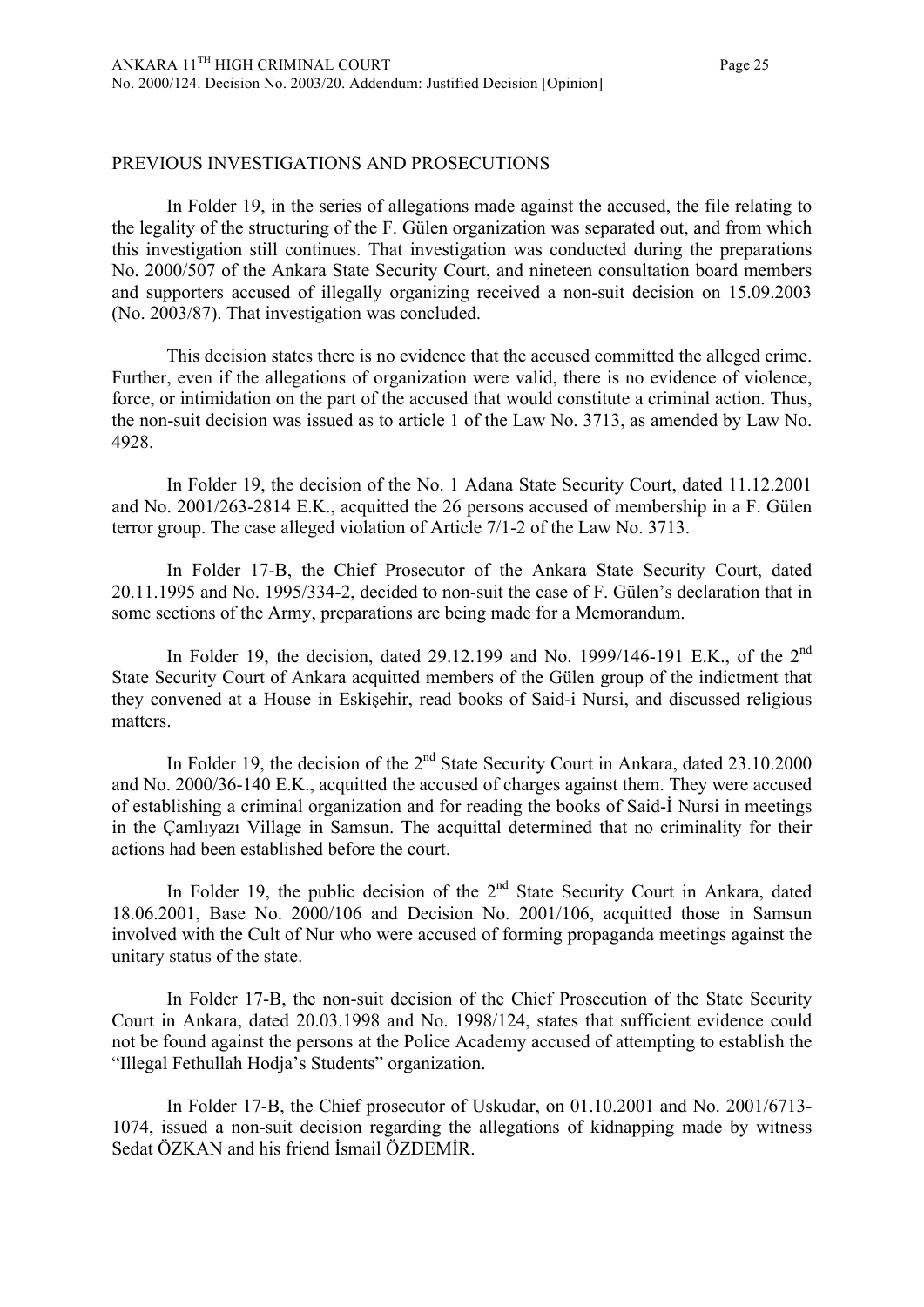In Folder 15-B, dated 15.06.1987 and No. 1987/60-2, a non-suit decision was issued by the Chief Prosecutor of Konya State Security Court regarding the student at the Afyon City Çay District boarding house.

In Folder 15-B, the Chief Prosecutor of the İzmir State Security Court issued a nonsuit decision, dated 20.05.19787 and No. 1986/51, relating to the accusations of propaganda made against F. Gülen.

In Folder 15-B, the Chief Prosecutor of the Istanbul State Security Court, dated 25.06.1998 and No. 1998/1283-209, decided in the investigation against F. Gülen that no organization has been established that conflicts with the Law No. 3713, and the accusations made in the *Hodja's Schools* book are unfounded. Therefore, a non-suit decision was issued.

In Folder 15 B, twelve non-pecuniary cases awarded on behalf of Gülen are included along with the 70 refutation court decisions related to publications against Gülen.

In Folder 19, the decision of the Chief Prosecution of State Security Court in Izmir, dated 20.04.199 and No. 1999/16443-4717, states that the activities of going to a home from time to time, eating, having conversations and listening to religious cassettes do not constitute a crime, so a non-suit decision was given.

## EVALUATION

# Judgment Procedure

Alleging the accused had violated Law No. 3713, a public case was filed in court on 31.08.2000.

Law No. 4616, which applies to crimes committed before 23.04.1999 and covers this case, put in force the regulation for suspension of cases.

Again, as per the first article of Law No. 4758, passed on 23.5.2002, and amended Law No. 4616, if the accused requests to continue the judgment in three months, then the case will carry on and shall be concluded. If no request is submitted, suspension shall be issued.

The public case began in court within the scope of Law No. 4616. The accused left to go abroad on 21.03.1999, due to health problems, and his relations with the alleged activities ceased. Therefore, the date of the crime must be assumed as coming before 23.04.1999. Additionally, in the three months between the execution date of Law No. 4758 and 23.05.2002, there were no applications to continue the judgment. So, it was decided that the public case should be suspended as per the Article 1/4 of Law No. 4616.

The Court decided to suspend trial, despite the objection of the attorneys for the accused. It was thought that the case would be concluded from the record, and they stated they were not asked by the Court if they requested a suspension. In its justification, the Court, stated that, when Law No. 4616 went into effect, the continuation of the judgment was done and the suspension decision was taken in order to determine the exact date of the crime. The request of the attorneys for the accused related to the conclusion of the case from the base as the date of the crime was after  $21.03.1999$ , and as the crime continued afterwards. The  $1<sup>st</sup>$ State Security Court in Ankara rejected the request.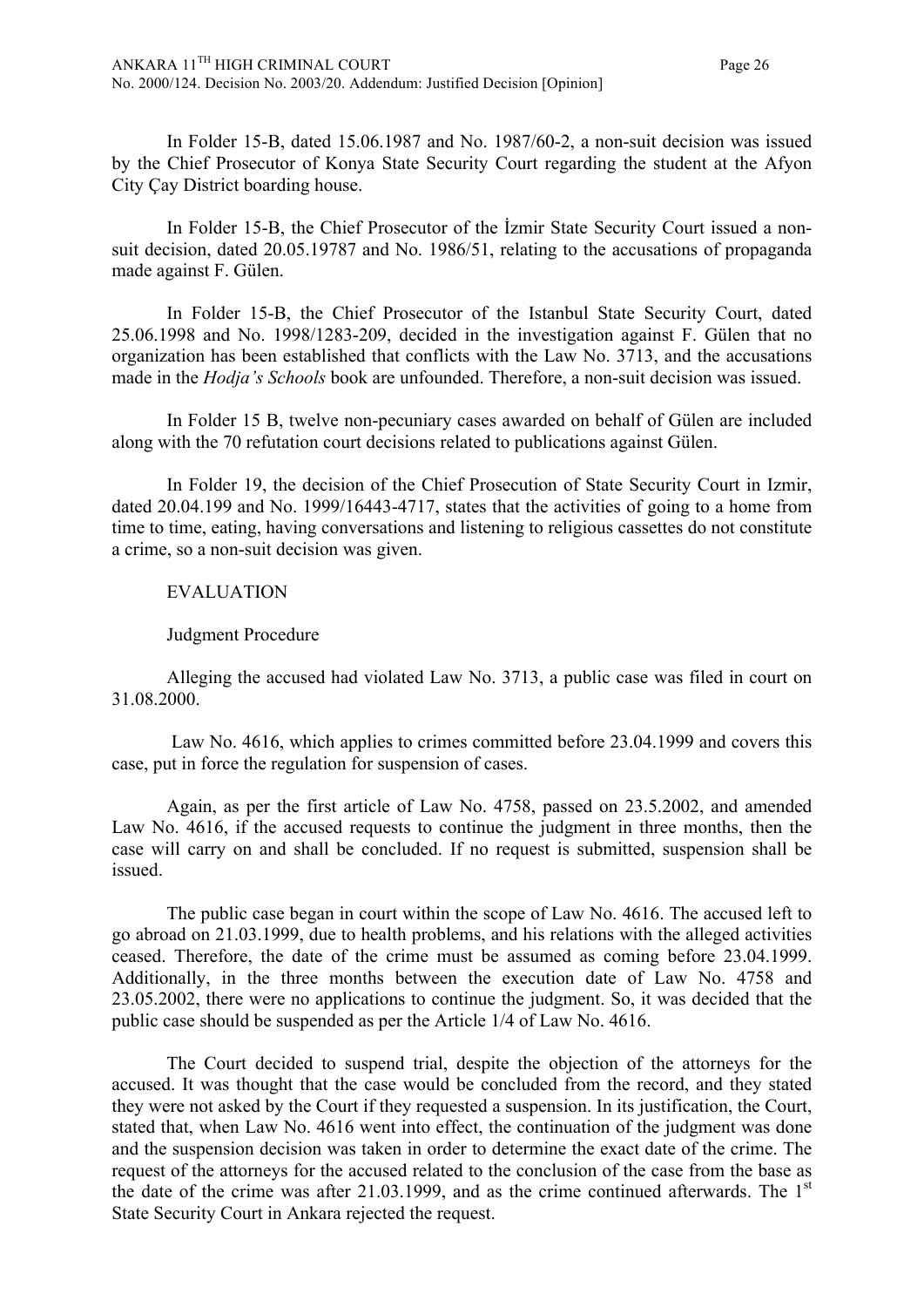The attorneys for the accused, in a petition dated 7.03.2006, stated that Article 1 of Law No. 3713, as amended by Law No. 4928 on 15.07.2003, relates to the definition and the content of the crime, and, if a law is amended to the advantage of the accused, the case should be tried again. They requested acquittal of their client. As it is necessary to re-evaluate a case upon request, the amendment to the law was considered as a reason to reconsider on the case. Therefore, a hearing was initiated to determine whether or not there existed the possibility of reopening the case, and judgment issued accordingly.

With Law No. 4616, the Court decided to suspend the conclusion of the case. The law indicates that, if the accused commits no crimes in five years, the present suit will be dismissed. Before deciding on the case on its merits, the case was suspended in whole. In the file, there are no decisions about the accused's relation to elements of the case. It is clear that, if any crime is committed in the five-year interim or if the file is considered for any reason, the case will continue from where it was suspended. The passage of amendments related to the laws which have been alleged against the accused is a reason for reconsidering a crime, according to the practices of the Supreme Court. Therefore, our Court reconsidered the suspended file, held a hearing; and, at the end of the trial, the Court evaluated the essential evidence.

While the court was deciding the suspension issue, an evaluation was done related to the date of the crime, the result of which indicates that the date of the crime must be before April 23, 1999. Apart from the determination and evaluation of the date of the alleged crime date, whether or not a crime was committed was not taken into consideration. Yet, under the prevailing provision of Law No. 4616, the case was suspended without considering if the crime had ever been committed or if the accusations had any validity. According to the file, there can be no restrictions to the comments, evaluations, and disposals of the Court. According to the criminal law, for an act to be established as a crime, it should typically be defined in relation to a law that establishes illegality. Then, evidence must be gathered that demonstrated that the accused acted intentionally to commit the crime. These are considered as the legal, material, and intentional aspects of the crime. The alleged crime must be investigated if it is committed according to the typical definitions in the law, and it must be determined whether or not these material aspects are realized. In investigating the material aspects, discussions of evidentiary materials must inevitably be conducted. And the decision about the base allegations must be determined initially. Therefore, since our Court has not judged the essentials until now, the decisions and evaluations made up to this point about the case have not considered any of these components.

## Statutory Law

The indictment alleges a violation of the first article of Law No. 3713, Article 7/1. To that article, Law No. 4928 made amendments, which became effective on 19.07.2003. Article 7 of the law states that those who establish and command the organizations defined by Article 1 are to be punished. The original definition of the criminal organization is in article 1 of the Law.

The first article of the Law, before amendment, read as:

Terror acts are all kinds of acts that include pressure, force and violence, intimidation, frightening, terrorization, suppression with the aim to alter the qualities of the republic given in the constitution, political, social,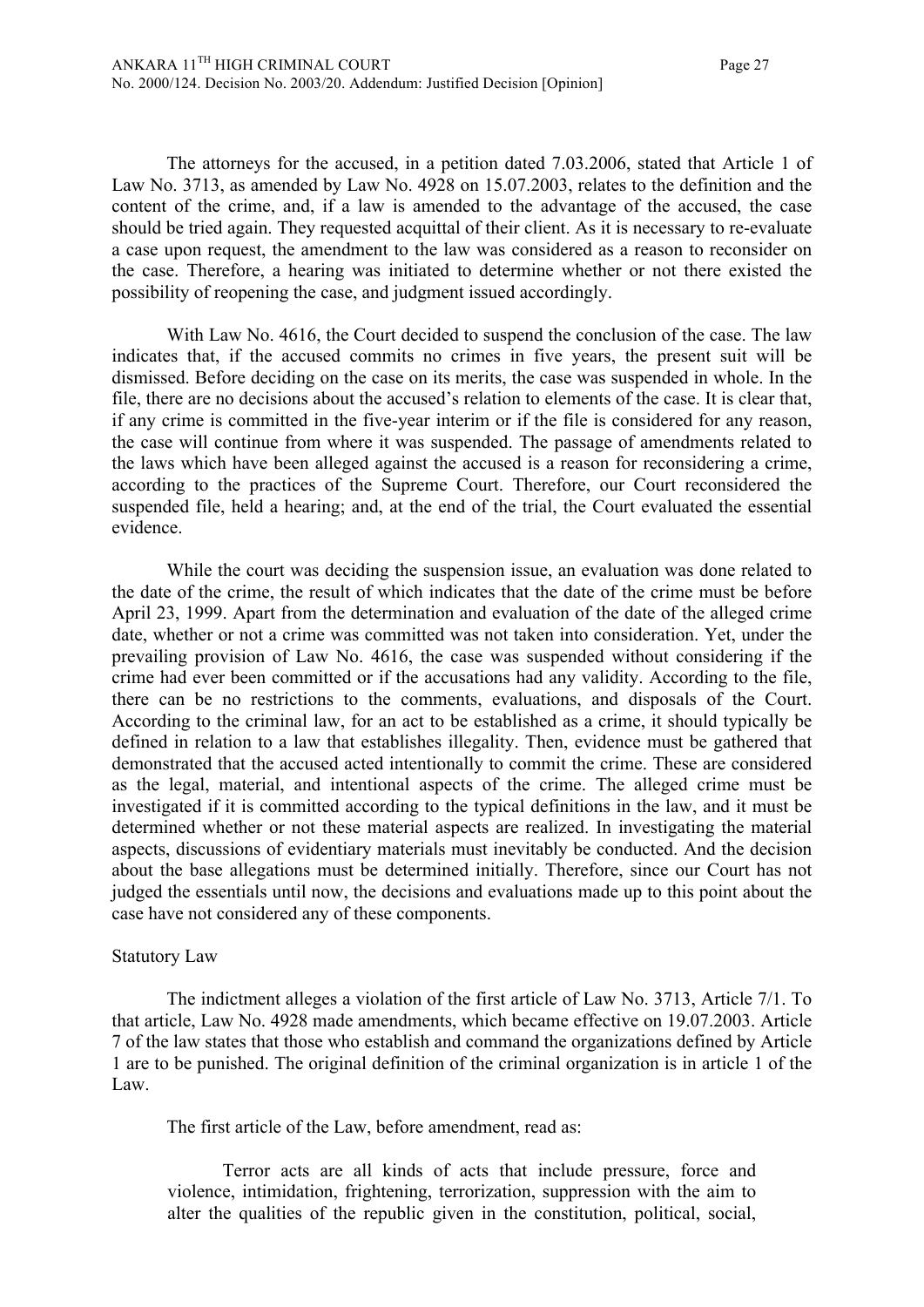secular, economical order, the integral unitary being of the state with its country and people, to jeopardize the existence of Turkish state and republic, to weaken the authority of the state or to abolish it or to seize it; to abolish the fundamental rights and the freedoms, all kinds of acts done by a person or persons as a member of a group in order to distort the domestic and international security, public order or general health of the state.

The organization defined by this law must have been established by the gathering of two or more persons with the same goals and intentions.

Following amendment by Law No. 4928, the first article was revised to read:

Terror acts are all kinds of acts that include pressure, force and violence, intimidation, frightening, terrorization, suppression with the aim to alter the qualities of the republic given in the constitution, political, social, secular, economical order, the integral unitary being of the state with its country and people, to jeopardize the existence of Turkish state and republic, to weaken the authority of the state or to abolish it or to seize it; to abolish the fundamental rights and the freedoms, all kinds of acts constituting crime that are done by a person or persons as a member of a group in order to distort the domestic and international security, public order or general health of the state.

The requirement that two or more persons convene in order for a terror crime to be committed, as written in paragraph 1, is an essential component for a terror organization defined in this law.

Both forms of the article forbid adopting methods of pressure, force and violence, intimidation, frightening, terrorization, suppression and acting to realize such goals. Before the amendment, for an act which tends toward the mentioned goals to constitute a crime, it had to have first adopted one of the methods of pressure or force mentioned in the law, and all acts which use such force or occur in parallel to such acts were defined as terror crimes. After the amendment, an act of crime which employs force and violence is defined as a terror crime. The distinguishing difference of the amended article regards the use of force and violence; it requires that the act itself constitute a crime instead of including all acts, regardless of whether they are a crime, as terrorist.

Again, in the second paragraph: for the organization mentioned in the law to be able to be established, the convention of two or more persons around the same goal is sufficient. But following the amendment, for the organization to be deemed as established two or more persons must have convened, aiming to commit the terror crime as mentioned in paragraph 1. That is to say, before the amendment it was sufficient to have convened around the same purpose; but, after the amendment, convening around the same purpose does not in itself constitute a crime. Instead, crime can only be investigated if there was the aim of committing terror acts. The amendment introduces a different component regarding the elements required for the establishment of such an organization.

When the legal amendments are analyzed closely, the definition of terror crime in paragraph 1 of article 1 requires that methods of intimidation be adopted to achieve that goal and that there must also be criminal acts that are individually attributed as crimes.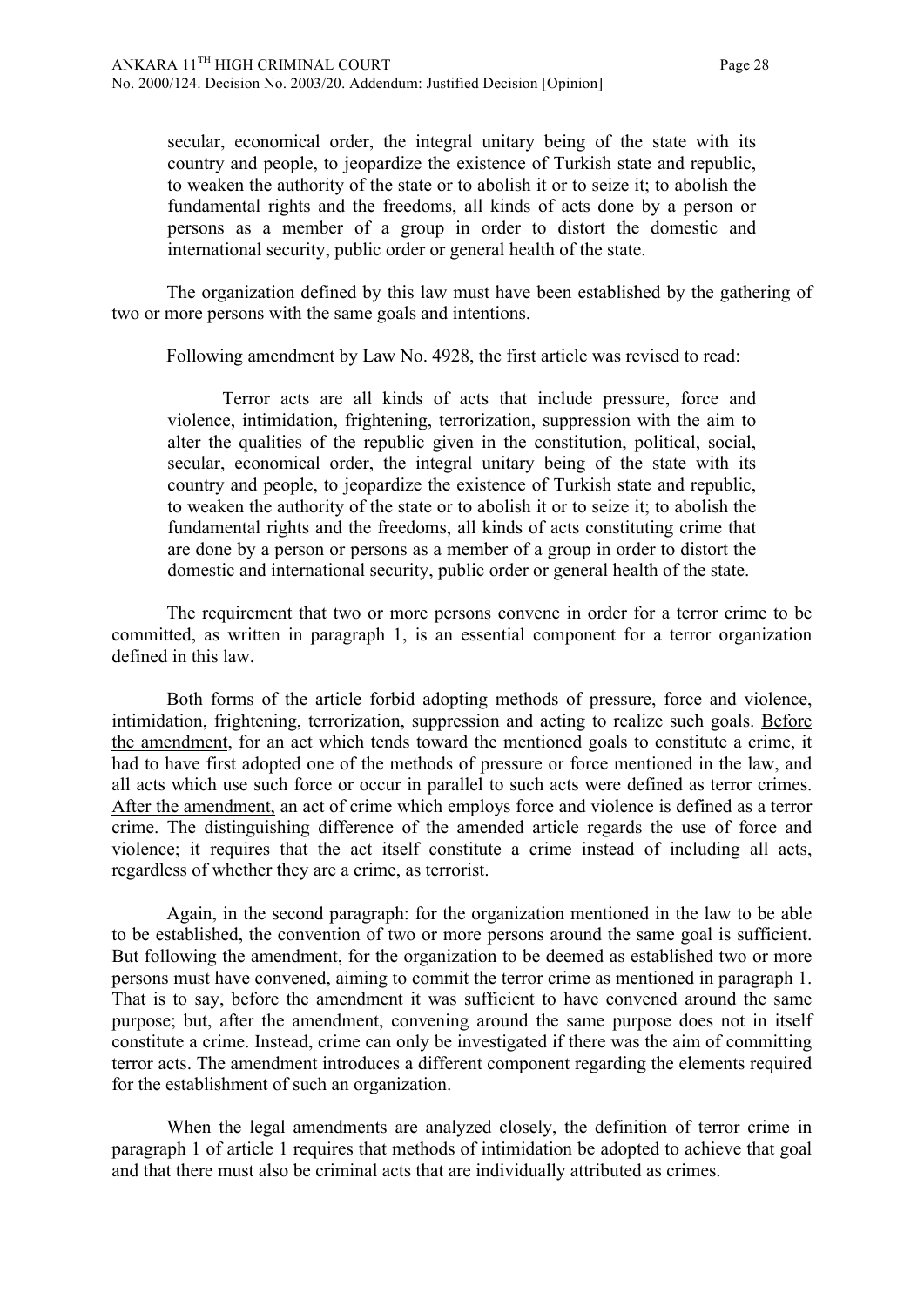The definition of organized crime in paragraph 2 requires that two or more persons must have gathered with the aim of committing the terror crime in paragraph 1.

In conclusion, for an act to be defined as a terror act and for the organization performing such actions to be a terror organization, at least two persons must use the methods of force and violence mentioned in the law, and the act must constitute an act of crime in its individual aspects.

In the article, such terms as force, violence, and intimidation, are defined as aspects which mean force, forcing, to have a thing done by force, being rigid, to use force against the opponents instead of compromise or convincing, but defined as brute force.

The previous legal requirements related to the alleged crime and its articles, as well as the amendments which were put in force later and concern the aspects of the crime, were considered by the Court, as outlined below.

#### Evidence Analysis and Evaluation

After touching upon the requirements above and the aspects of the crime, in the evaluation of the entire file:

The charges of Mustafa Sosysal, Murat Yanık and Hasan Yakup Kemertaş, the students of the military school at a house affiliated with F. Gülen in Izmir on 13.03.1999, had been non-suited by the Chief Prosecutor of Izmir; and they refused to relate their statements to this Court.

The witness Eyüp KAYAR, who claimed to have been among this group for a certain time, gave up his declarations and withdrew his allegations. The Court decided to dismiss his intervention. The witness Serhat ÖZKAN attended the case at a certain phase of the trial, but then decided not to intervene, declaring he had been deceived. It was also decided to dismiss his intervention. Within the scope of an investigation by the Chief prosecution of Fatih, he stated that the book *Hodja's Schools*, which is attributed to him and Eyüp Kayar, was not written by them. Despite testifying to the contrary, he and his brother Suat ÖZKAN have been financially supported by Gülseven.

Yasar and his brother Suat ÖZKAN verified this statement at the office of the prosecution. Additionally, copies of the checks verifying the financial support are included in the case file.

 Metin SARİASLAN, who claimed to have worked for five years at the Merter Fatih Primary School related to F. Gülen, has given some unverified statements related to the school. Other witnesses from the school denied the accuracy of these statements; and it has been revealed that the witness has had disputes with the school in the past related his indemnification and withdrawal from his obligations. The bases for his criminal accusations have no merit.

The witness Rafet YİLMAZ, who was suspended from the police academy and mentioned in the book *Cops of Fethullah* by Zübeyir Kandıra, stated in his declarations that he was suspended due to issues of discipline. He abused his position because of his troubles with the school, and what is written in the book is not correct.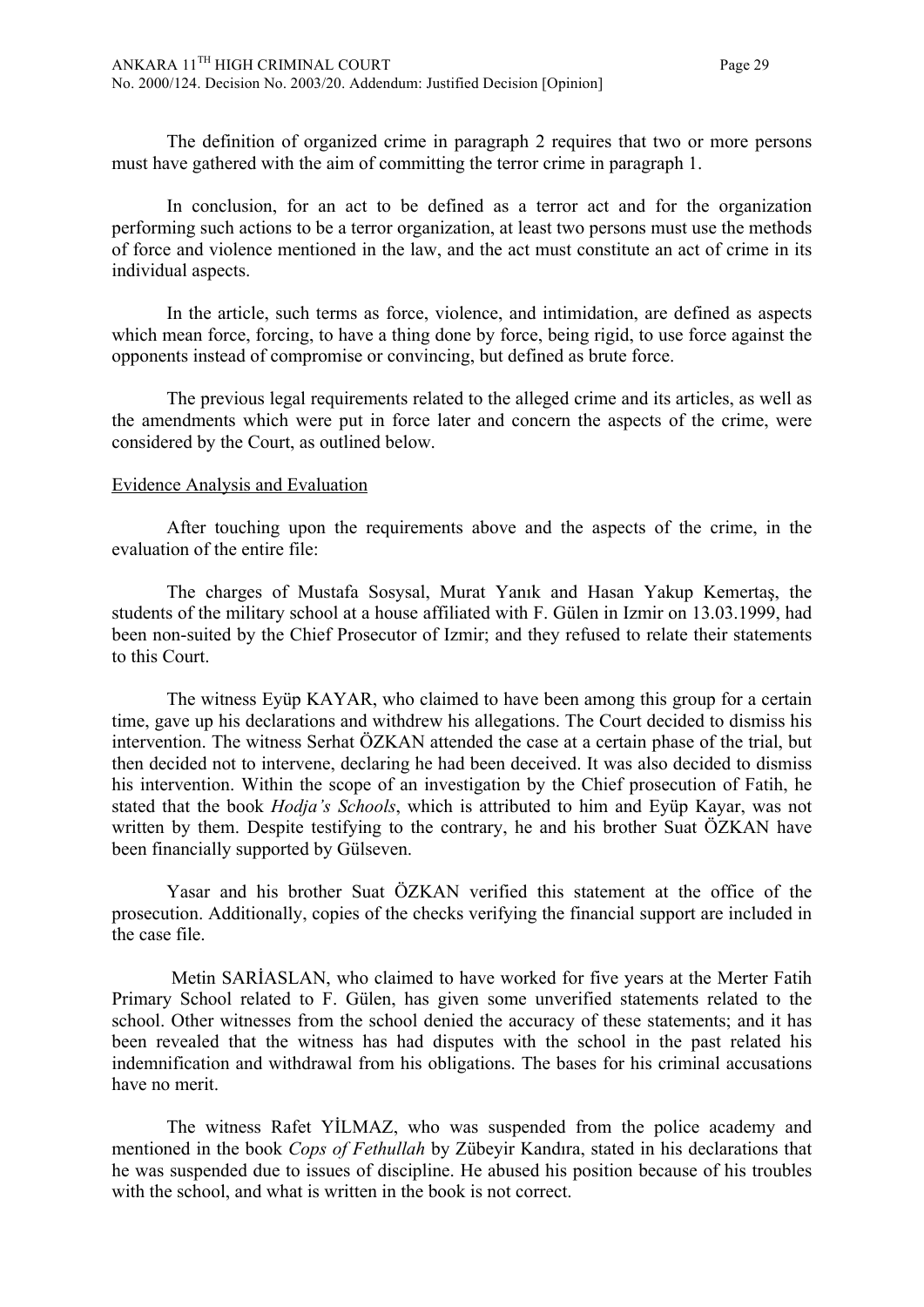The Vatican's Istanbul representative, Msgr. George MOROVITCH, stated that Gülen did not meet with the Pope as the leader of world Islam. The meeting was simply an act of dialogue between religions.

The witness Serpil GENÇ stated that a foundation related to Gülen is trying, through her uncle and some friends, to attain the assignation of some of her inheritance. The witness Yalçın Esen lived for a time in houses that belonged to this group. These declarations were determined to lack criminality.

Witness Ergüm POYRAZ, who claimed to have been studying the reactionary actions of the movement, made some declarations against F. Gülen. It is considered that such declarations were not related to any material information regarding criminal activity and are merely comments and considerations.

In the report of the Provincial Directorate of Security of Ankara, the witnesses Cevdet SARAK, Osman AK, Ersan DALMAN, Zafetr AKTAŞ, Selat ÖZTÜRK, Ayhan ÖZTÜRK, Aydın BATU, Zeki GÜVEN, Taner S. YERLIKAYA, Lütfullah Uğur PEKCAN and Cavit ÇEVIK, who were all members of the commissioned investigation board, were heard as witnesses. Cevdet SARAL, Osman AK, Ersan DALMAN, and Zafer AKTAŞ stated that their investigation was only a preliminary work. Selat ÖZTÜRK, Ayhan ÖZTÜRK, Aydın BATU, and Zeki GÜVEN, who had been members of the same board, declared that proper methods and techniques had not been applied to the investigation. The need of proper material evidence and data was not accepted, and it was attempted to exclude them from this study. Taner S YERLIKAYA and Lütfullah Uğur PEKCAN verified that "information methods and techniques were not used in the study; it was prepared in a rush." Stil, the investigation conducted of those who prepared the report and the concluding report prepared by the Audit Board of the General Directorate of Security revealed that no structures related to F. Gülen had been ascertained by the security forces.

Witness Cavit ÇEVIK, who had been the commander of the Anti-Terror Branch, stated that the General Directorate of Security had determined that this structuring did not constitute a terror organization. The report of the Provincial Security Directorate at that time was prepared by the Information Branch, which had no authority on such issues. During his term of duty, he did not know about any terror acts related to the Gülen group; and no such information was submitted to the branch.

In the conversation between a man and Gülseven YAŞER, who wanted to intervene the hearing but was rejected there are statements which cast suspicion on the other witness's statements and cassette evidence, it is suggested that witnesses Eyüp KAYAR, Serhat ÖZKAN, and ERGÜN are financially supported, and that the witness Ersan Dalman should be supported by the other commanders. The conversation also mentions that the two boys from the PKK, who were supported with scholarships, could be arranged like the witnesses Eyüp and Serhat. The Parliament and the Supreme Court should have been organized. During this conversation, Yaser gives the cassettes to him, saying to create the "best" of Fethullah from them.

The indictment presents some comments and excerpts from the books of Fethullah Gülen and conversations on cassettes as evidence. Also, some of the books which comment on the accused are given as evidence, but these books hold the comments and considerations. In the conversations on video cassettes, the cassettes are not identically the same. In some parts of the conversations, additions and extractions are obvious, which change the original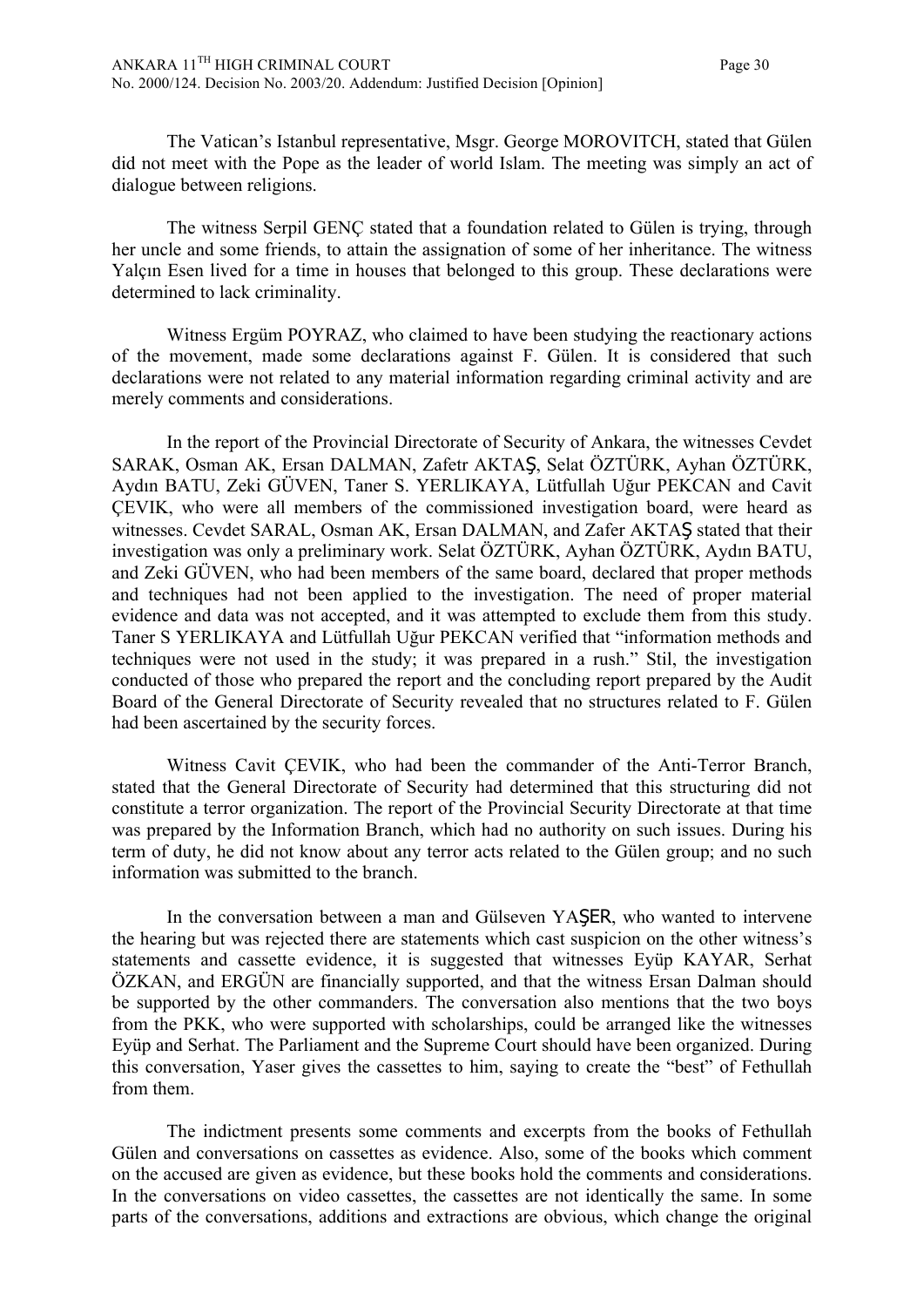meaning. Nor do they contain any explicit aspects of crime. In the conversation between Ms. Gülseven YAŞER and a man, as published on Işık TV and a copy of which is in the file, one can observe that Gülseven YAŞER puts the cassettes down and makes a "cutting" sign with her hand when she mentions making a "best" of Fethullah tape. Thus, the integrity of this cassette is suspicious.

There are information notes and evaluation letters from different institutions in the file:

In the evaluation letter prepared by the General Directorate of Security, dated 05.05.1999, the F. Gülen group is considered to be one of the classical Islamic groups that does not target the state but rather teaches absolute human moral values. The letter indicated that this group is not covered in the scope of the Law No. 3713. The evaluation letter of the Provincial General Directorate of Security in Ankara, dated 21.04.1999, states that the intention of the Gülen group is to establish theocratic regime, aiming at the rule of a certain class. However, there is no explanation regarding the alleged methods in the information. Furthermore, this note is without letterhead or signature, and although the indictment attributes it to the Directorate of the General Staff, there is no evidence that this is the case. There is no explanation regarding the group's method and path. It simply states that the group interprets Islam in light of its Turkish consciousness and that the group's leaders should be kept under control due to the fact that they have earned the sympathy of the public. Again, the evaluation letter, without letterhead or signature, mentions that the aim of the accused is to establish a theocratic regime by means of establishing cadres by democratic means. However, the method of this political establishment is not explained.

In the report, dated 13.10.2000, the following information was provided to the Court by the General Directorate of Security. F. Gülen separated from the Nur cult in 1970 and started to act on his own. He opened boarding houses, schools, and étude schools for youth with the support of companies, foundations, and businessmen. The aim of the group is to increase their own power in the economic and the political power balance. They do not take an explicit attitude against current power balances. Gülen distances himself from radical Islamic groups. His group has not been involved in any armed activities. No criminal methods have been detected.

In response to the note prepared by the General Directorate of Security (dated 03.03.2006 and No. 43178), the attorneys of the accused claimed that F. Gülen does not have a relationship with any legal bodies except as the Honorary President of the Journalists and Writers Foundation. He denounces the use of force and violence; and, because of his strong reaction against terror and his promotion of dialogue among religions, he has been the target of radical Islamic groups such as Hizbullah and ibda-c. For this reason, he was taken under protection between 1996-1999. His works and studies are not considered to be proselytizing works. There is no documentary evidence against any of the organizations related to F. Gülen that indicates an intention to change the constitutional order through force or violence. Since they have never acted in this way, they cannot be evaluated under the scope of the Law No. 3713.

The question of whether the organizational structure can be defined as terrorist was addressed to the General Directorate of Security. The General Directorate, after gathering information from across the whole country under authorization by article 7/1 in Law No. 2559, sent a prepared opinion to the Court. The information takes into account notes attributed to the other units as evaluations and data in the Court's file. The original expert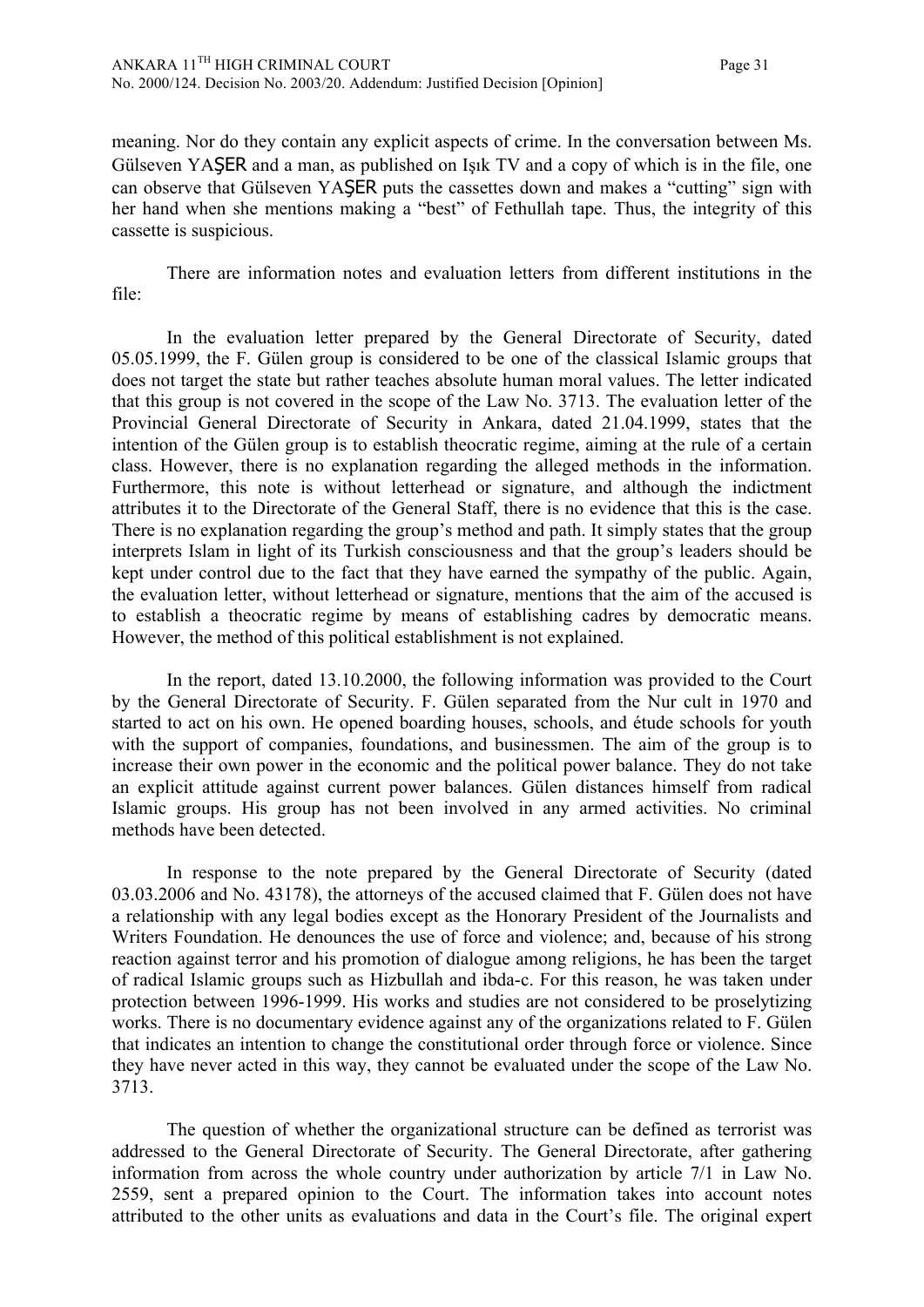opinion on this matter is accepted to be the General Directorate of Security. Because the evaluation made by the Ankara Provincial General Security Directorate, which mentioned the investigation, did not comply with procedures and because contradicting reports exist at the General Directorate, the local report of the General Directorate was not considered. In principle, the opinions of the General Directorates of Security are not binding from the perspective of the Court. They are presented only as opinions and supportive information. However, as it is an agency struggling against the terror organizations, the presented opinions are significant data and information, which deserve attention. The General Security reported that the F. Gülen group has not convened to commit crimes and thus is not covered under Law No. 3713.

Other investigations and prosecutions against the accused have been carried out previously and have all ended in non-suit or acquittal decisions. At the  $1<sup>St</sup>$  State Security Court in Adana, two persons accused of being members of the Fethullah Gülen Terror Organization were acquitted on 11.12.2001. In 1992 and 1998, the Chief Prosecutor of the Ankara State Security Court issued a non-suit regarding the accusation that an organization of the students of Fethullah Hodja existed in the Police Academy. Many similar non-suit and acquittal decisions can be observed.

The accused claims his activity is simply to explain religion to people and that his teachings are just recommendations. The people, who gather together and are impressed by his recommendations, are in compliance with the law; and their establishments are in no way illegal. Also, he does not have any formal function in these gatherings. He does not have an organic connection to any established group. The relation of the people of the country to him consists of mutual respect, moral values, and culture. He is wrongly perceived to be hierarchic and disciplinary. Their activities are not crimes or organizations covered by the Criminal Code.

In the definition of the crime attributed to the accused, two or more persons would have to have convened with the purpose of changing the law through force and violence. They would also have to have adopted similar methods with the intention of committing the terror crime indicated in article 1. Furthermore, they would have to have carried out activities, which could be considered individually as crimes. In the indictment, even though the aim of the accused is alleged to be the establishment of a theocratic Islamic state, the method and the path he adopts does not employ force or violence. On the contrary, in the evaluation of the allegations against the accused, there are phrases indicating that he uses democratic means and acts in accordance with the law.

The indictment has no declaration regarding the use of force or violent methods. The Gülen groups are instead accused of exerting moral pressure on the public through the ubiquitous presence of their legal and illegal structures, including companies, schools, and foundations.

It has been determined that the accused does not have any relationship to any official organization other than the Journalists and Writers Foundation. It has been shown that the schools, companies, and foundations, etc., that are allegedly related to him are all separate establishments, which have their own by-laws and are subject to audits. There is no record indicating that any of these organizational structures have been involved in criminal activities.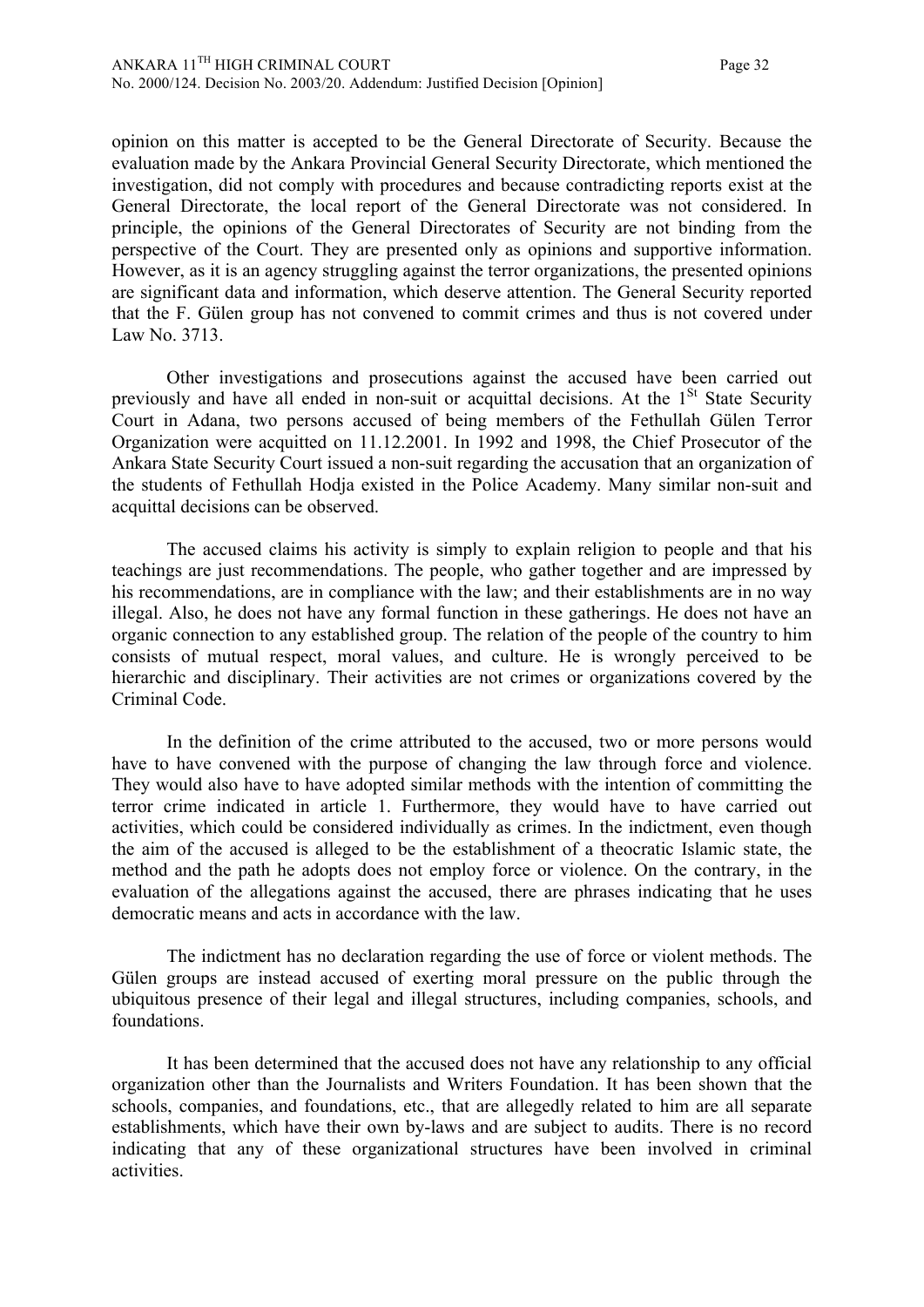In the allegations of illegal organizing, it is stated that the investigation continued after separation. In the preliminary investigation by the Ankara Chief Prosecution of the State Security Court, the alleged crime was not detected. The persons accused of being members of the consultation board and supporters of F. Gülen engaged in no criminal activities, as defined by article 1 of Law No. 3713, and amended by 49. It was not detected that the accused used methods of force, intimidation, violence, pressure, or threats, etc., to realize their goals, and it is not detected that they ever acted in ways which would individually constitute a crime. Therefore, a non-suit decision was given about them.

The alleged crime is "a crime with multiple offenders" as per legal definition, and cannot be committed by one single offender. The law requires that two or more persons must have gathered to commit such a crime as Gülen is accused of, and non suit decision is given related to the existence of illegal structure as mentioned in the footnote on the information note. The alleged act attributed to the accused appears baseless. Cases were not initiated against the persons, who were included in the separated investigation since a non-suit decision was given. The accused, who is still being judged for the alleged organization, was judged individually. One person cannot be charged with a crime that requires multiple offenders; it is legally impossible to accuse an individual person with being an organization.

It is inarguable that intellectual freedom is one on the fundamental elements of democracy. This freedom includes the declaration of intellectual opinions and considerations and the freedom to organize freely around such ideas within a legal framework. For the expression of ideas to enjoy such freedom, these ideas do not necessarily have to be accepted or held by everyone. This is where in fact freedom gains significance. Undoubtedly, the rights and the freedoms in the specified fields are not limitless. From the perspective of this case, the protection offered by these rights and freedoms should extend to all expressions that do not promote force, violence, or threat in such a manner that would jeopardize the security of the nation or the public, damage the integrity of the country, or infringe upon the rights and freedoms of others.

In the first article of Law No. 3713, this crime is defined. The use of religious, intellectual, and organizational freedoms in a democratic country is laid down in its ideal scale and distinguished from the practices of terror organizations. According to this distinction, the change of the legal qualities and the values are mentioned in article 1, and attempts to carry on with the styles and the methods mentioned in the same article are terror acts. But the use of rights and freedoms in a democratic society cannot be defined as terrorist actions.

Regardless of how the establishments related to the accused are named, it is a reality that there are similar sociological and social facts existing in the country. In addition to the fact that there are negative publications, opinions, and comments, objecting to the accused and his surrounding, it can also be seen in the file that many other publications see the accused as harmless and praise the positive aspects of his work. Opinions of government authorities appear within these positive evaluations. There is a distinction between these kinds of public, individual considerations and considerations made by the Criminal Code. The criterion and the enforcement of both are different. This is the point where the prevailing status of democracy and law will step forward. The legal sensitivity and attention in judgment of them with the definitions of law will provide the simultaneous protection of the prevailing status of law and also the fundamental aspects of the republic.

As a conclusion: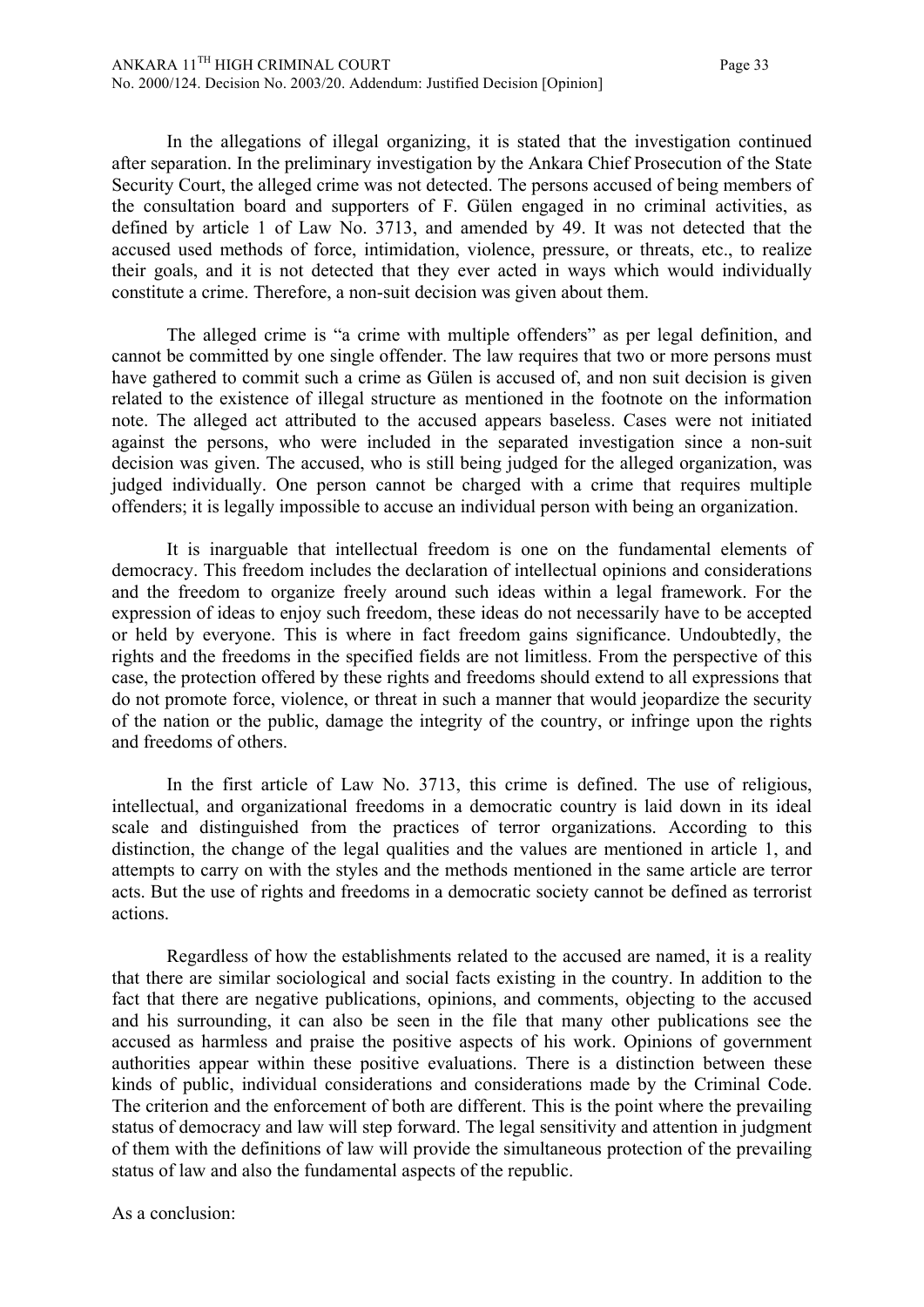With Law No. 4928 (15.07.2003), article 1 of Law No. 3713 was changed. Under the new law, force and violence are necessary for an act to be defined as criminal. Again, the criterion for criminal assembly is not simply the gathering around a similar goal, but a gathering with the intention of committing a crime.

According to the amended form of the article, a crime is established by first identifying the use of force and violence.

In order to consider the formation of organized crime, at least two of more people should have convened intending to commit the above-noted terror crimes.

And according to the information in the file, the accused and the establishments related to him do not have any intention to change the constitutional order. The accused has not made any express declarations or affirmations regarding this subject. Even if such an intention could be found, none of these organizations have ever adopted forceful or violent methods. On the contrary, due to their democratic attitude, they have been threatened repeatedly by radical Islamic groups. Additionally, for an organized structure to exist, Law No. 3713 requires at least two persons should convene. As per Law No. 5271 and the Criminal Code of Procedure, it is a prerequisite that there must be at least three persons. But since there are no other offenders in this file, non-suit decision is given regarding the accusations of organizational structuring. In the security reports, F. Gülen and those related to him do not fall under Law No. 3713 because at present no terror act or terror organization exists as defined in the first article of Law No. 3713 (Anti-Terror Law). Consequently, it is impossible for him to establish and to manage an organization as mentioned in article 7/1 of the law.

As a result, when the law and the content of the file are considered as a whole, and the legal consideration includes the above explained justifications and evidences, it is necessary to acquit the accused of the alleged crime because no acts constituting crimes have been detected. Nor has material evidence been given, or appropriate elements established. The judgment is given below.

JUDGMENT: According to justifications explained above:

A public case was initiated against the accused Fethullah Gülen, alleging his actions violated Law No. 3713. It was decided to suspend the final decision in this case, as per Law No. 4616 on suspension of lawsuits and sentences;

At the request of the attorneys of the accused, the case file was reconsidered in light of the amendment made in Law No. 3713 and article 7 of the new Turkish Criminal Code Law No. 5237.

As a result of the hearing, the decision of the  $2<sup>nd</sup>$  State Security Court in Ankara that "the final judgment of the public case shall be suspended" shall be annulled.

 Considering Law No. 3713 and the amendment made by Law No. 4928, as a result of the content of the file and held judgment, the Court finds the accused Fethullah GÜLEN ACQUITTED from the alleged crime and that no crime had occurred or was established.